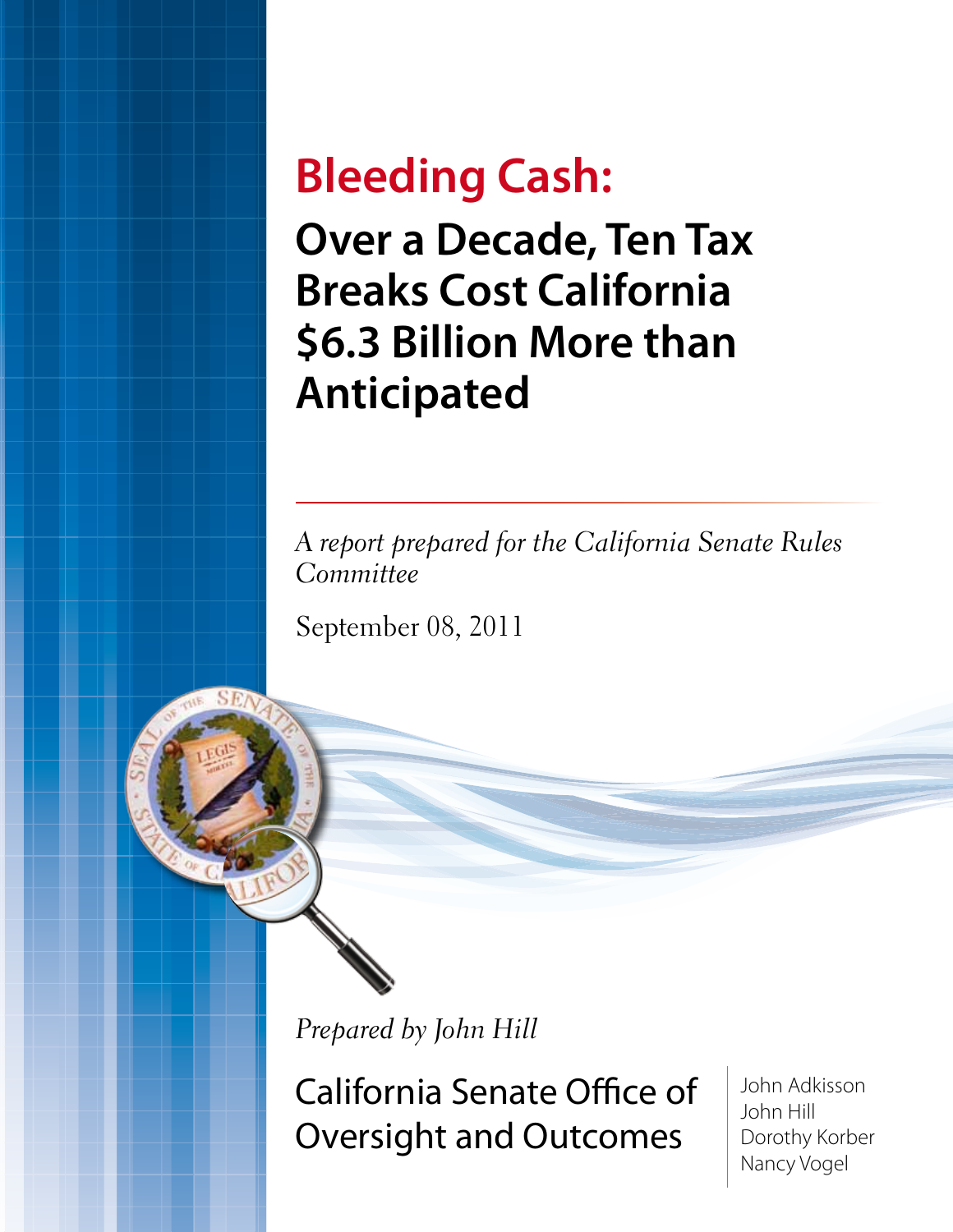# **Bleeding Cash:**

**Over a Decade, Ten Tax Breaks Cost California \$6.3 Billion More than Anticipated**

SEPTEMBER 08, 2011

*Prepared by John Hill*

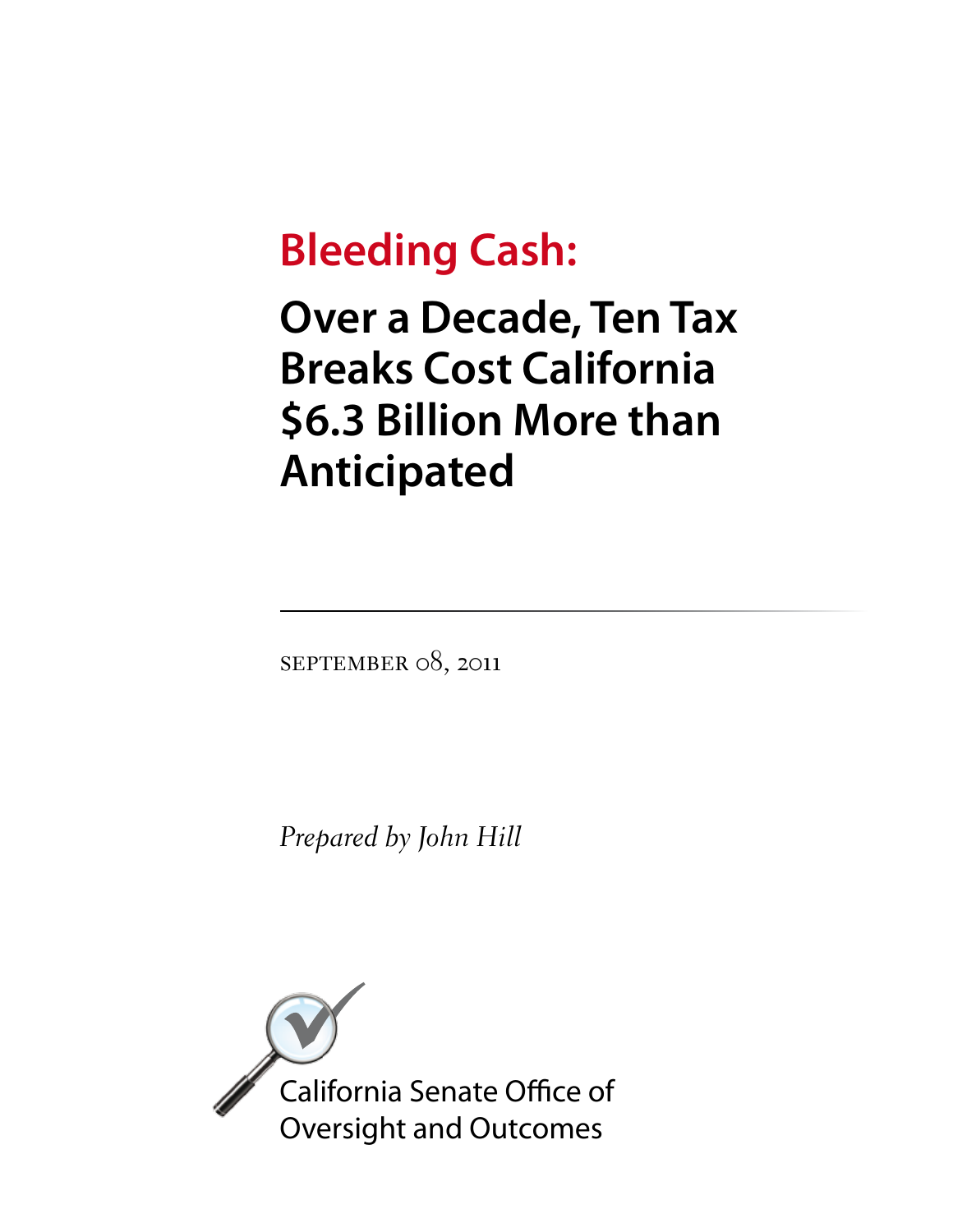### Table of Contents

| 1  |
|----|
| 5  |
| 6  |
| 19 |
| 25 |
| 27 |
| 29 |
|    |
|    |
|    |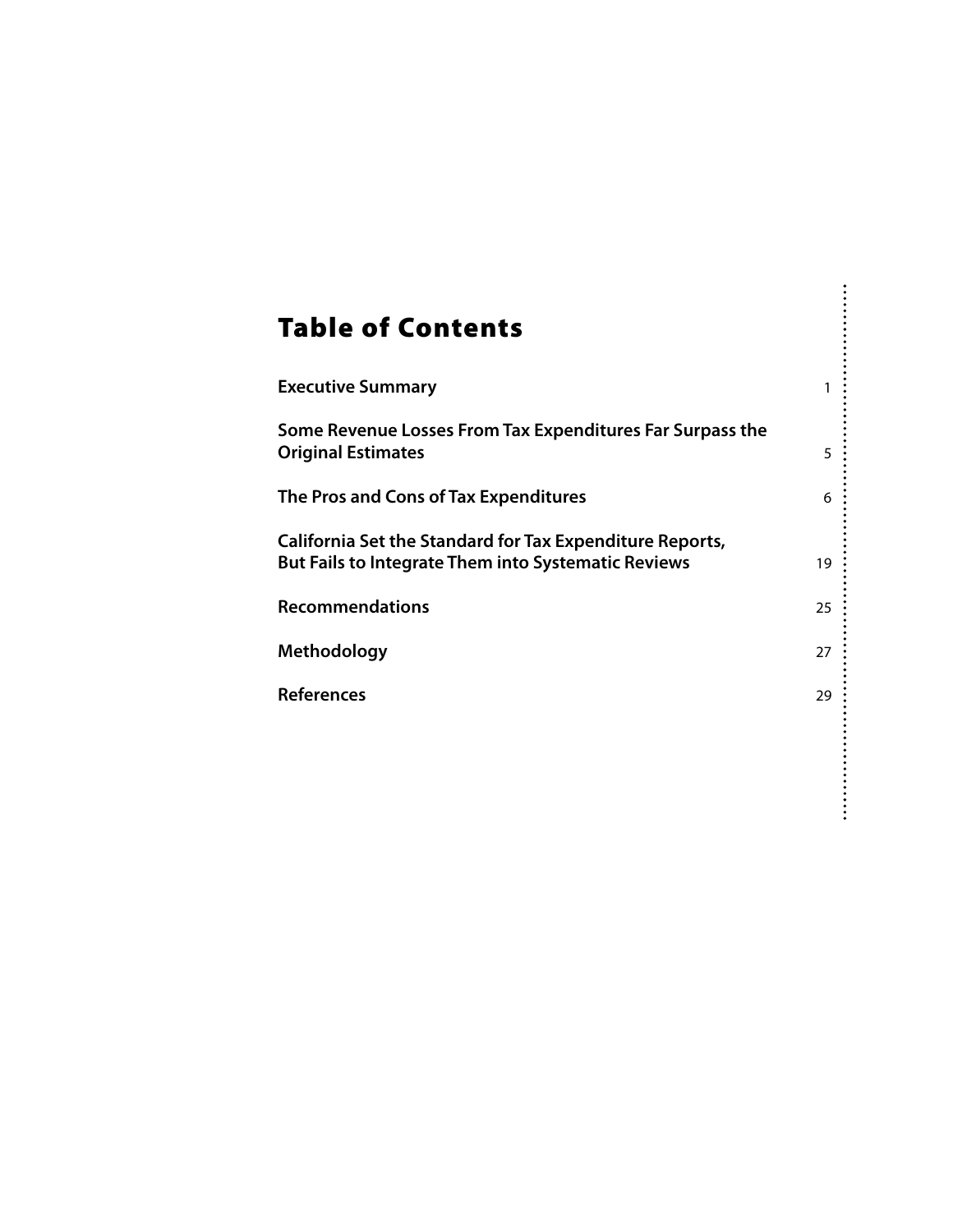### Executive Summary

Some tax breaks enacted by the state of California over the past two decades have turned into blank checks, with actual costs to state government surpassing initial estimates of foregone revenue by billions of dollars, according to an analysis by the Senate Office of Oversight and Outcomes.

In the 2010-11 fiscal year, the state lost \$1.3 billion more than anticipated as a result of major tax breaks – often referred to as "tax expenditures" – passed since 1990. The oversight office examined ten tax expenditures whose first-year costs were greater than \$20 million. Over ten years, these tax preferences cost the state \$6.3 billion more than expected.

Tax expenditures are deviations from normal tax law. They take the form of credits, exemptions, preferential tax rates and deductions from gross income granted to businesses and individuals. The total cost to the state in foregone revenue from all tax expenditures approaches \$50 billion a year.

Tax expenditures are seen as an attractive approach to public policy, encouraging desirable behavior such as providing employee health care or preserving land as open space without governmental overhead. They cut taxes instead of increasing spending. Many tax expenditures are intended to create jobs or encourage activities that might not occur if the market were left to itself.

But unlike direct government spending, most tax expenditures are not capped or reviewed by lawmakers when they write budgets. While spending programs are subject to annual review in the state budget, the foregone revenue from tax expenditures can swell far beyond initial projections with little notice.

That is exactly what happened with six of the ten tax expenditures examined by the oversight office. Together, they cost the state \$1.44 billion more than expected in the 2010-11 fiscal year. Three other tax preferences cost less than anticipated, but the savings - \$149 million – were not nearly enough to offset the overruns in the other tax measures.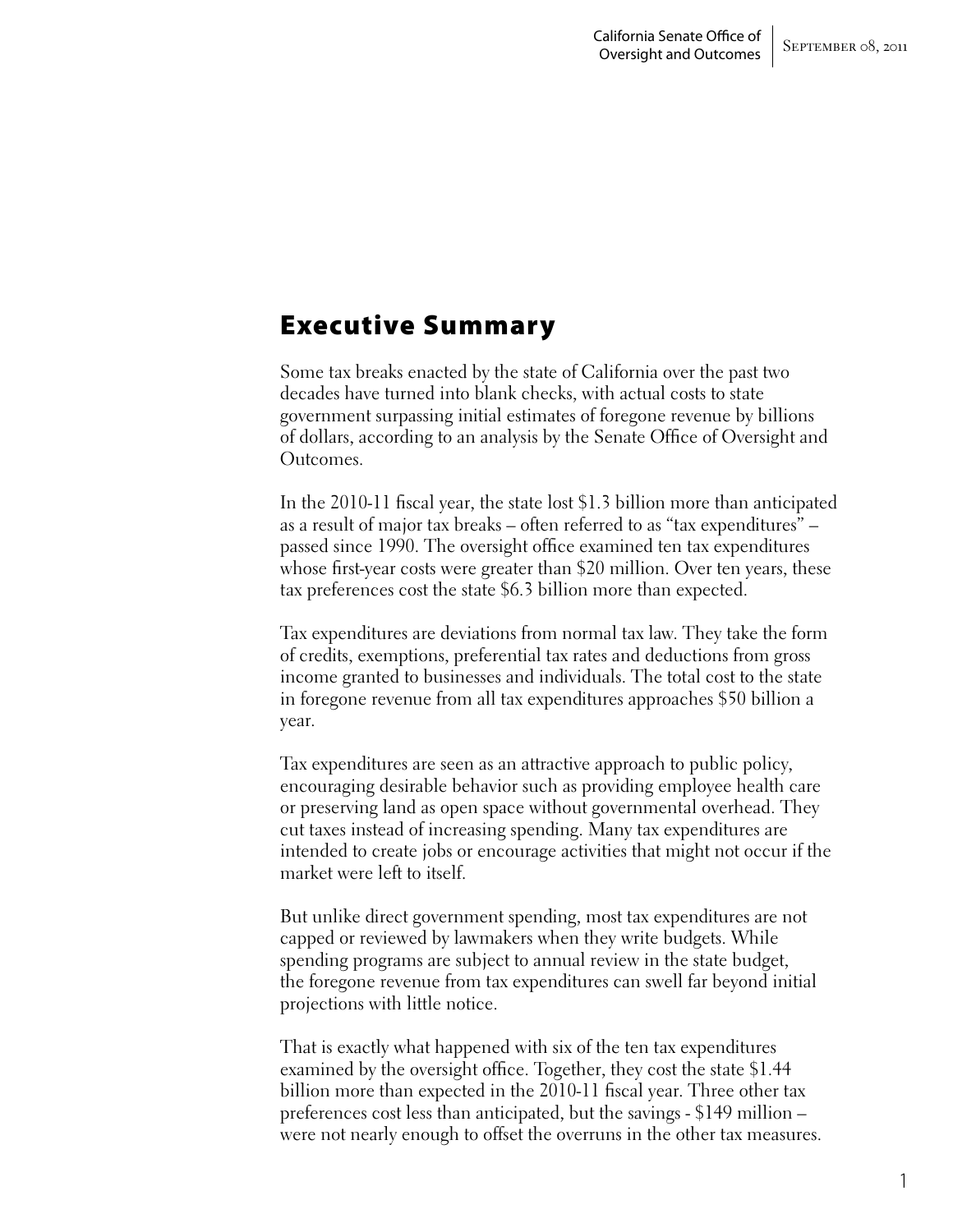The oversight office examined bill files to find estimated costs when tax expenditures became law. Depending on the nature of the tax expenditure, we applied a growth factor to estimate revenue losses in ensuing years. These expected losses were compared to actual foregone revenue included in annual tax expenditure reports by the Franchise Tax Board and the Department of Finance.

The biggest unexpected losses came from the research and development tax credit, which through a series of amendments in the 1990s became one of the most generous in the nation. The growth in the credit has occurred despite doubts, from its inception, about whether it induces an increase in research and development beyond what occurs in response to the federal R&D credit. As more companies take advantage of the credit, costs have soared. In the 2010-11 fiscal year, it cost \$953 million more than would have been expected by adding up the initial cost estimates done by the Franchise Tax Board and the estimates done each time it was amended, according to our analysis.

If the research and development credit were eliminated, the overall corporate tax rate could be cut 14 percent, boosting California's ranking as a place to do business.

The double-weighted sales factor, a method for corporations to allocate income between states, was supposed to reward California-based businesses while also giving the state a revenue windfall. Instead, in the 2010-11 fiscal year, it cost \$230 million, resulting in an unanticipated hit to state coffers of about \$250 million. (The double-weighted sales factor has since been supplanted by another formula expected to cost the state more.)

The remainder of the overrun came from a minimum franchise tax exemption for new corporations, a sales tax exemption for fuel used by shipping companies, and sales tax exemptions for machinery and diesel fuel used in farming.

How could the costs to the state escalate so far beyond expectations? One explanation is that those who prepare estimates at the state's tax boards must use economic and demographic data that is already three years old. Economic forecasting is by nature an inexact science. Some tax expenditures have been passed at the last minute to cement deals on the state budget, giving analysts little time to assess the potential impacts on the state treasury.

But other factors play an even larger role. Taxpayers change their behavior to maximize the financial advantage of tax breaks, moving into an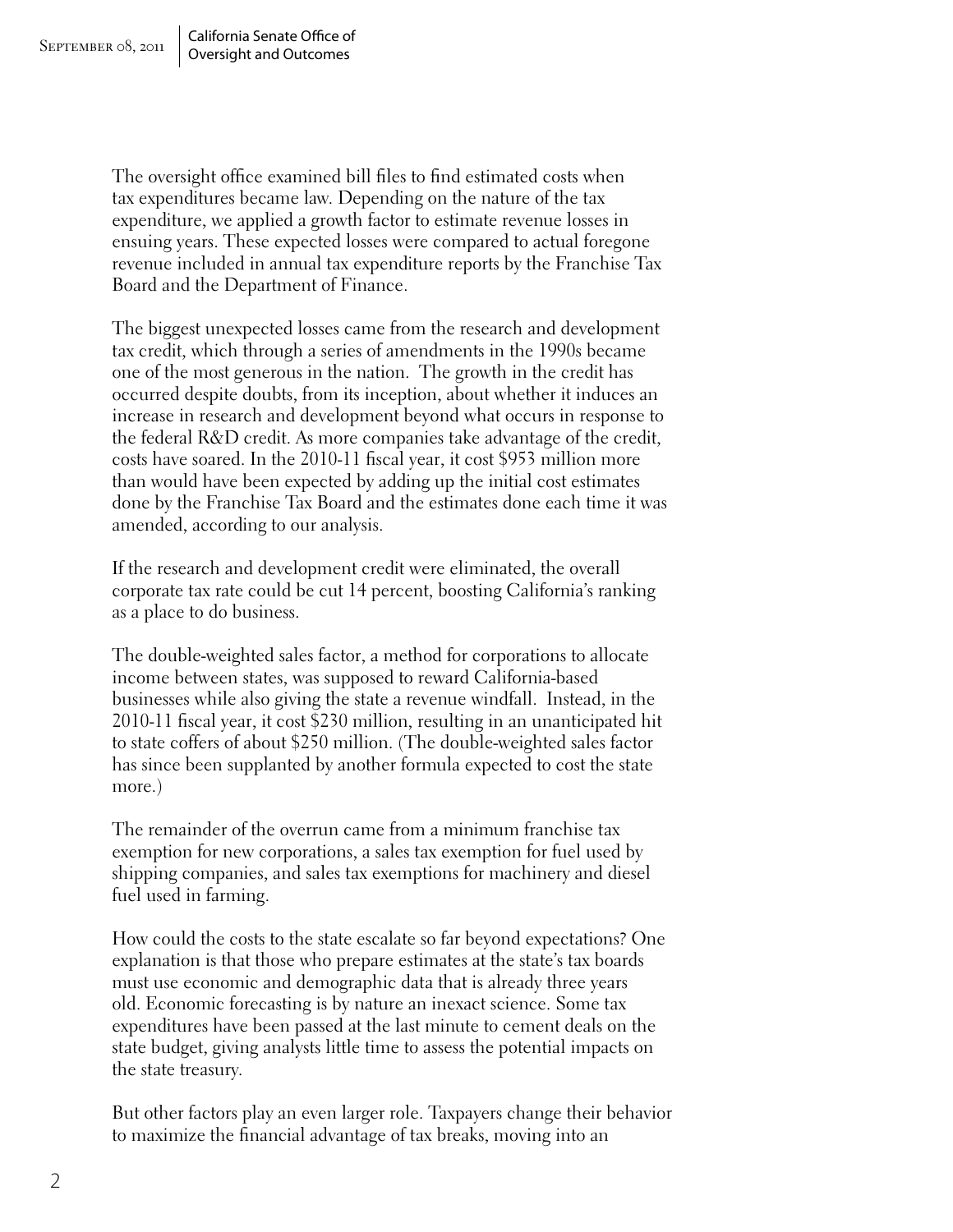enterprise zone, for instance, or figuring out ways to increase reported revenue generated outside of California, reducing their in-state tax burden.

Consider this statistic: California accounts for about 12 percent of the national economy. Yet, in 2008 state tax returns, multi-state companies report only 5.4 percent of total national sales in California. Under the double-weighed sales factor, in-state sales drove up a company's tax liability, giving them an incentive to minimize the ratio of sales they reported within California.

For some tax expenditures, consultants advise businesses how to reap benefits that they may have overlooked when they first filed their tax returns, offering to amend the returns for a share of the savings. Lastly, courts and tax boards may broaden the application of tax expenditures beyond what was envisioned by those who made the original estimates of foregone revenue.

California has been in the vanguard of reporting on the costs of tax expenditures. Two state entities – the Department of Finance and the Franchise Tax Board – publish annual reports listing the amount of foregone revenue from tax expenditures, their statutory authority, and aggregate information about the types and numbers of taxpayers who benefit. But these reports do not compare expected and actual costs. Nor are they used in California's budget-making process. The state has no standard process for reviewing the efficacy of tax expenditures and deciding whether to continue them.

A handful of states have taken these steps. Some consider tax expenditures along with their regular budgets. Washington state decided to review all of its tax expenditures every ten years, and set up a citizen's commission to schedule the reviews and hold public hearings. The reviews themselves are conducted by the Joint Legislative Audit and Review Committee, part of the Legislature.

Connecticut and a handful of other states conduct dynamic analyses of their tax preferences. A dynamic analysis looks beyond the direct effects of a tax expenditure to take into account the reduced government spending or higher tax rates for other taxpayers that result from the state foregoing revenue. It also factors in the ripple effects of tax expenditures that create jobs or otherwise stimulate the economy. California stopped using a dynamic economic model in 2000.

The Franchise Tax Board's reports have won praise nationally for evaluating whether tax expenditures are achieving public policy goals.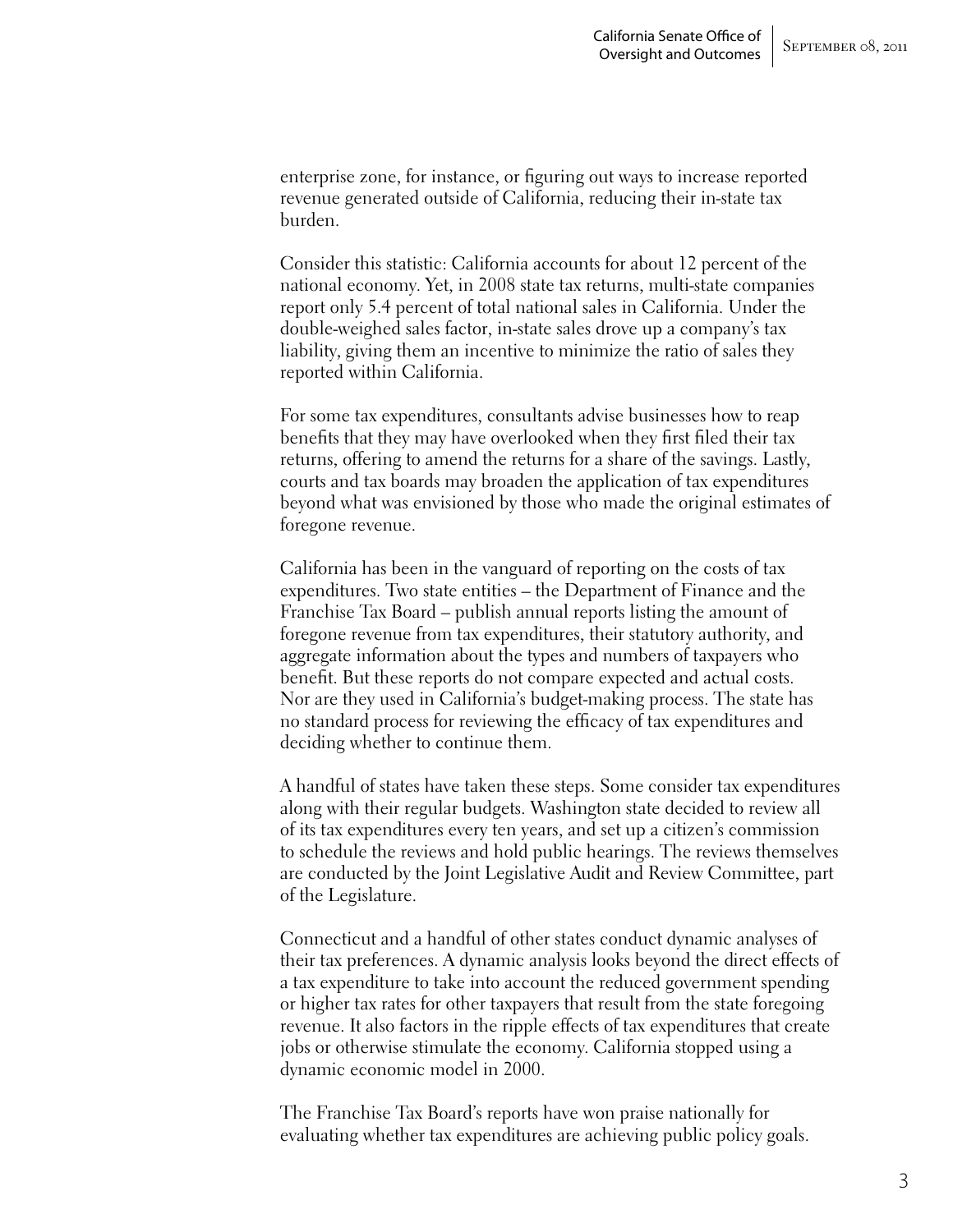But in many cases, a lack of data prevents the tax board from reaching definitive conclusions. The board does not attempt to model the effects of reduced government spending or higher rates for taxpayers who don't benefit from the break. Nor does it compare anticipated and actual costs, as we do in this report. In many cases, it's difficult or impossible for analysts to gauge the efficacy of a tax break because the original purpose cannot be discerned. In 70 of 82 tax expenditures reviewed by the Department of Finance, for instance, the department concluded that the legislative intent was "not specified."

We recommend that the Legislature consider the creation of a commission like the one in Washington state to perform annual reviews of existing tax expenditures. For major tax expenditures, analysts may want to revisit dynamic economic modeling to take into account secondary effects such as reduced government spending. Given the overruns that have occurred with several recent tax expenditures, we recommend that the Department of Finance and the Franchise Tax Board, in their annual reports, list the original estimates of foregone revenue alongside the actual cost. This would allow legislators and other policymakers to easily discern tax expenditures whose costs are swelling far beyond expectations and take action accordingly.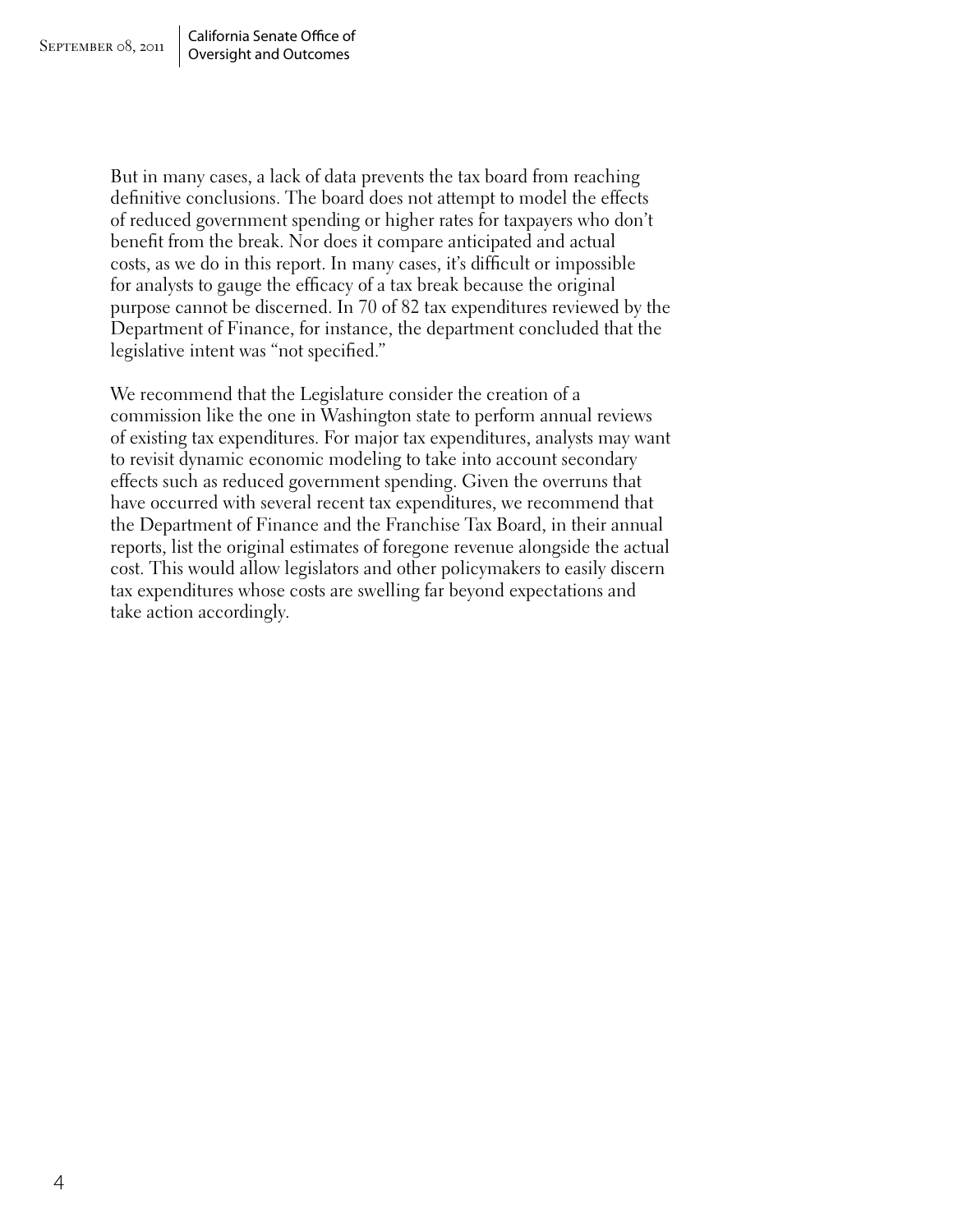### Some Revenue Losses From Tax Expenditures Far Surpass the Original Estimates

The state has been losing far more money than expected as a result of tax breaks passed since 1990. For the tax expenditures we examined, in the 2010-11 fiscal year, the state lost \$1.3 billion more than anticipated when the tax breaks first became law.

Six of the tax expenditures cost more than expected, surpassing original estimates by a total of \$1.44 billion. The biggest part came from the research and development credit, which exceeded estimates by \$953 million. The double-weighted sales factor also accounted for a large share: \$257 million. The remainder came from overruns in a two-year exemption for new corporations from the minimum franchise tax, a sales tax exemption for fuel used by shippers, and sales tax exemptions for farm machinery and diesel fuel used in farming.

Three other tax expenditures cost less than anticipated, but these revenue windfalls for the state added up to only \$149 million and were not nearly enough to offset the unexpected losses. These tax expenditures included the renter's credit, the credit for child and dependent care and the exclusion of capital gains for small business stock. The remaining tax expenditure that we examined, for the Joint Strike Fighter defense program, was no longer in effect in the 2010-11 fiscal year.

Over ten years, the tax breaks we examined cost the state \$6.3 billion more than expected.

#### The Blank Check Effect

Our findings provide an illustration of a phenomenon others have noted: Tax expenditures, unlike direct spending, can balloon far beyond initial expectations with little notice or control.

In an April 2010 audit, the Missouri State Auditor examined 15 state tax credits, comparing the amount claimed by taxpayers to the original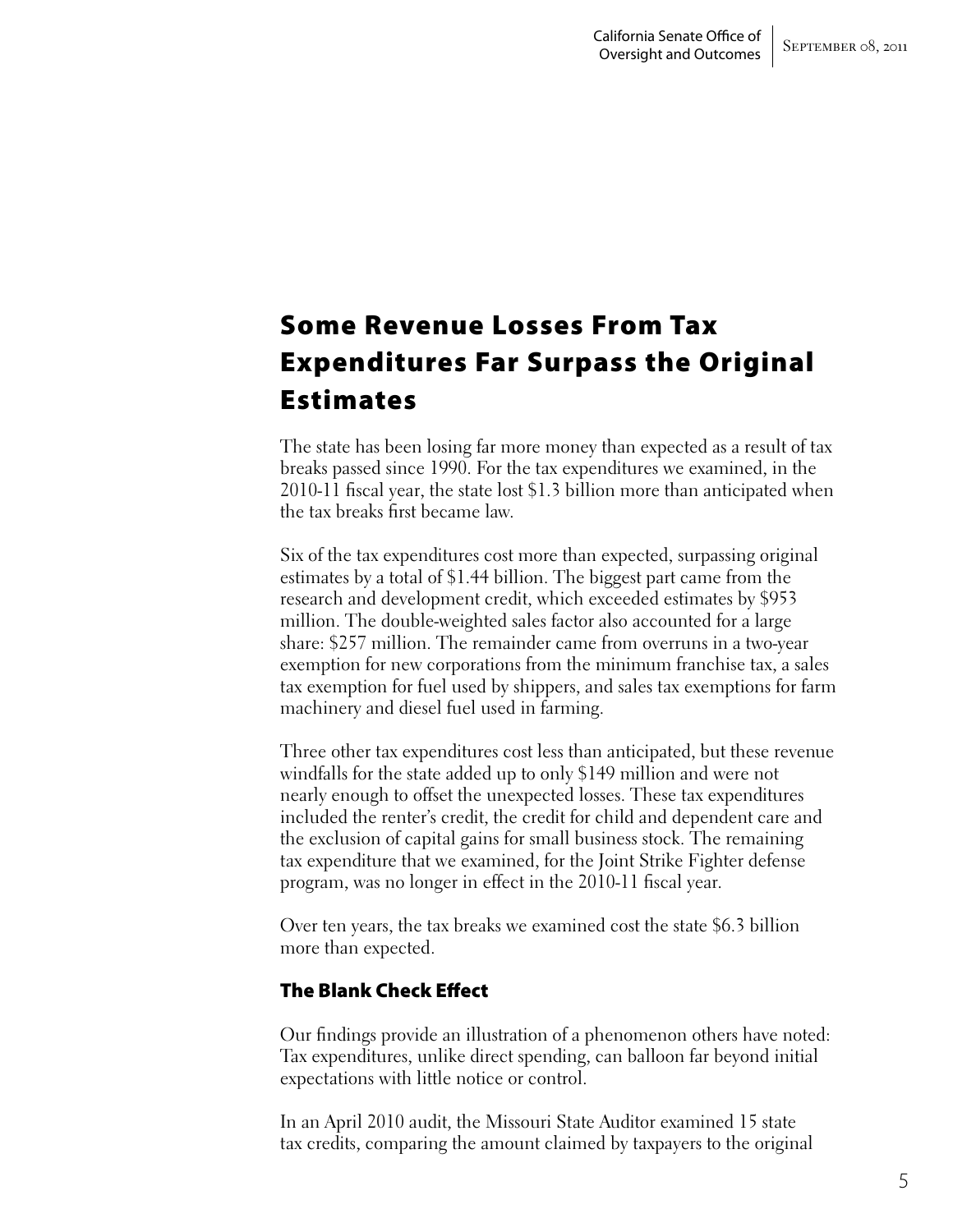### California Senate Office of

### **The Pros and Cons of Tax Expenditures**

There has been much debate – in California and elsewhere in the U.S. – about the virtues of tax expenditures. Economic fairness, job creation, and correcting market failures are obviously desirable goals. Tax expenditures can further public policy aims without government overhead. They appeal to many elected officials because, unlike direct spending, they appear to reduce taxes instead of increasing spending.

But in recent years many researchers have pointed out downsides.

There's no such thing as a fiscal free lunch. When a government forgoes tax money, it must either cut public services or raise revenue elsewhere. Both of these options come with economic consequences. Government jobs may be lost, for instance, or overall tax rates may be increased, making a state's business climate appear less attractive.

Many tax expenditures are meant to correct economic inefficiencies – that is, encourage desirable activity that markets would fail to pursue on their own. But tax expenditures that miss the target and don't really address market failures can lead to economic distortions, attracting unwarranted resources to a "tax-favored activity," according to a March 2011 background paper by the U.S. Congress Joint Committee on Taxation. When employer-funded health care is not taxed, for instance, employers may increase benefits and encourage workers to use services of marginal value that appear to be "free," the joint committee staff wrote. Such a policy can artificially draw resources into one economic sector at the expense of others.

Researchers generally have had a hard time determining whether businesses that benefit from tax expenditures would have engaged in the desired behavior anyway. Surveys of those who run economic development departments and the businesses that benefit from the tax incentives have proven unreliable, according to "Evaluating Business Development Incentives," an influential 1999 report prepared for the U.S. Department of Commerce.

In many cases, the same policy ends could be achieved by direct spending. That adds to government overhead costs, but comes with greater control and oversight. Even without direct spending, governments have the power to mandate certain behavior, according to the California Franchise Tax Board's annual tax expenditure report.

 "For example, the Low-Income Housing Expenses Credit could be replaced with requirements that lenders or developers divert a portion of their economic activity to the low-income market," according to the report.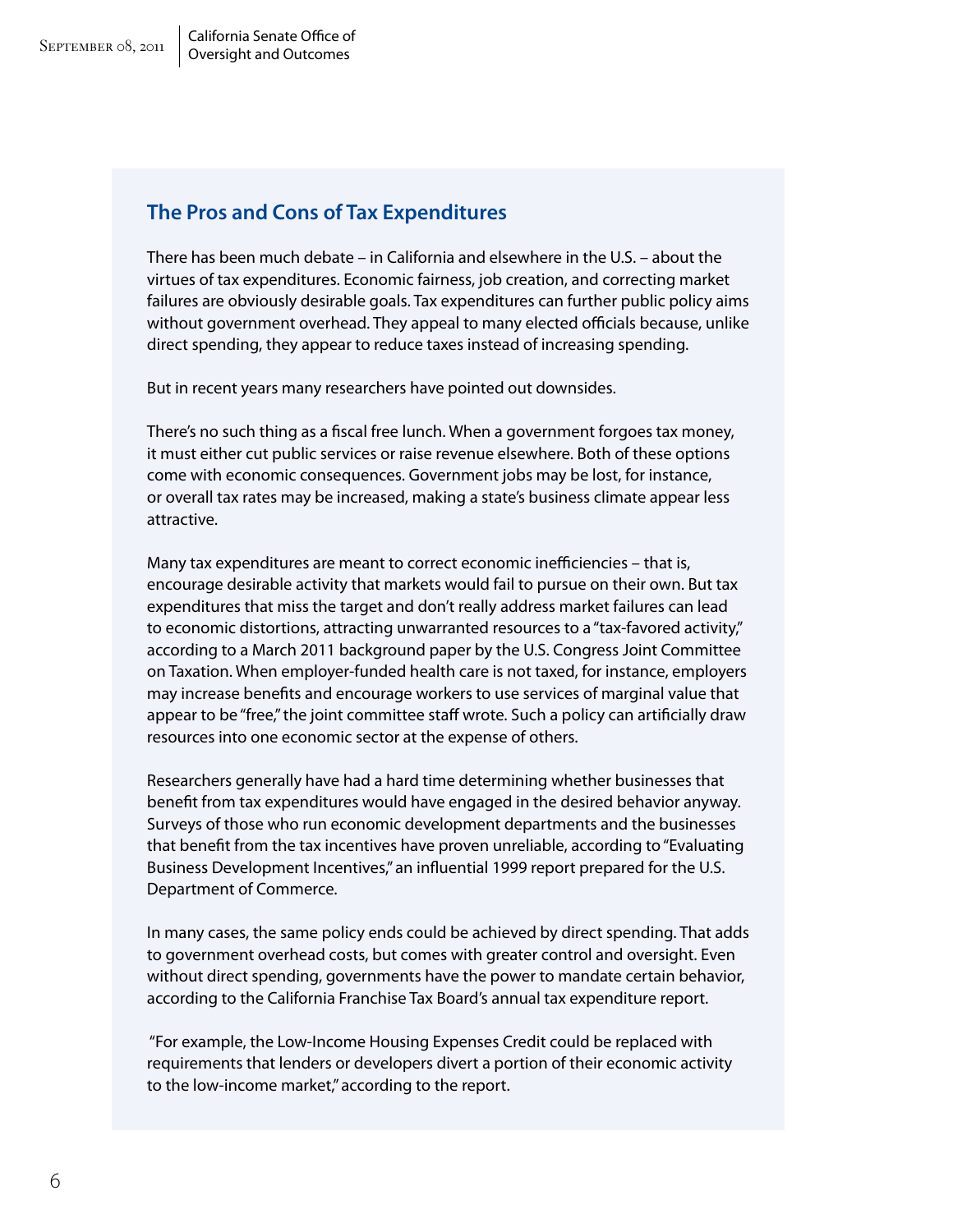The goal of many tax expenditures is to spur job growth and stimulate economic activity. But some researchers question whether tax breaks, especially on the state level, play much of a role in a business' decision where to locate. In one 2005 study, business executives in Louisiana ranked tax exemptions far down the list - 18th - in factors they considered when deciding where to locate. Among the variables they ranked higher were a skilled workforce, crime rates, housing availability, access to highways, and the quality of health facilities and public schools. Paradoxically, many of these higher priorities are underwritten by tax revenues. Policies that go too far in starving public services to pay for tax breaks may sour the business climate rather than improve it.

States compete for business, and may approve tax breaks to lure corporations from other states or prevent existing ones from relocating. Experts have pointed out that, when looked at on a national scale, these types of tax breaks are not creating new economic activity but merely moving it across or keeping it within state borders.

One of the biggest criticisms of tax expenditures – and the one most germane to this report – is that they can act like blank checks. Some tax expenditures are capped at a certain dollar amount, and others are required by law to undergo periodic review to make sure that the benefits exceed the cost in foregone revenue. But open-ended tax breaks, like most of those in California law, can swell far beyond initial estimates – with little or no notice.

Many state policymakers have talked about the need to cap tax expenditures or to subject them to regular sunset reviews to control the loss of tax revenue. Several of California's most recent tax expenditures have included such provisions. But the overwhelming majority of those approved in past decades remain part of the tax code with little or no review. Most states have found it difficult to reverse tax expenditures, which tend to be backed by political constituencies reluctant to let them go. In California, the challenge is even greater because of the requirement that tax increases – a definition that includes revoking a tax break – must be approved by two-thirds of each house of the Legislature. As a result, tax expenditures that have outlived their usefulness or are of questionable value continue to diminish state revenues year after year. Senate Bill 1272 in 2010 would have required that new tax credits – but not other types of tax expenditures - specify their goals, include detailed performance measurements, and be subjected to a sunset review every seven years. The bill was approved by the Legislature, but vetoed by then-Gov. Arnold Schwarzenegger. A new version, Senate Bill 508, was approved by the Legislature and awaits Governor Jerry Brown's signature.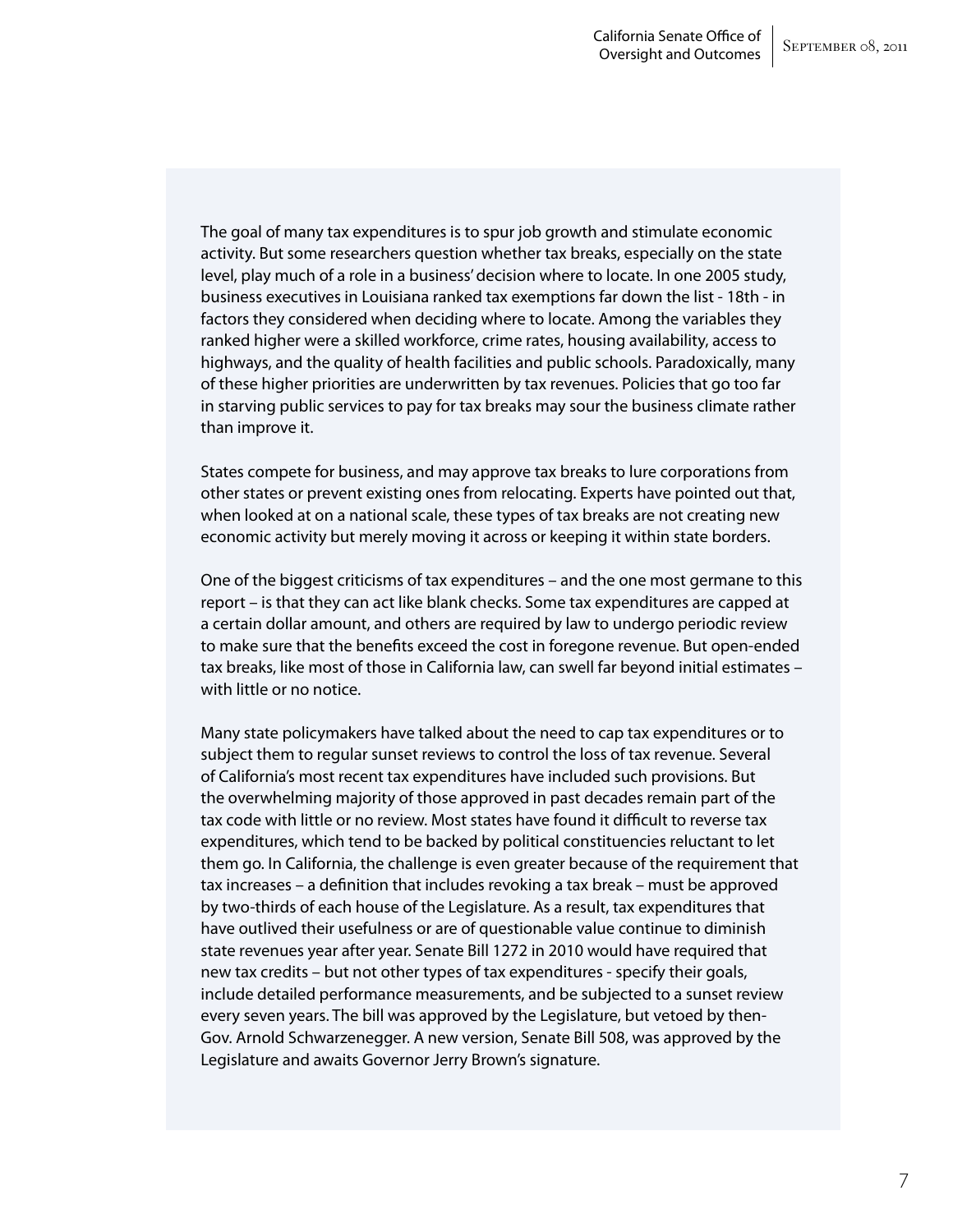estimates. The audit found that the credits surpassed estimates by more than \$1.1 billion over five years. A historic preservation tax credit was projected to add up to \$71.5 million in foregone revenue from 2005 to 2009. It ended up costing \$637 million, almost nine times that amount. Likewise, a low-income housing tax credit estimated to cost \$61 million came in at \$413 million, almost seven times the original projection.

The overruns occurred for a variety of reasons, the Missouri auditor found. Among them were that more taxpayers participated than predicted, projections underestimated the losses, and tax officials increased the limits of the credit after it became law. The audit recommended that Missouri legislators cap tax credits or make them subject to periodic review to reevaluate cost effectiveness.

In an infamous case in another state, Arizona, a tax credit for vehicles that run on alternative fuels cost so much more than expected that the Legislature had to step in to prevent a crisis in the overall state budget. The "alt-fuel" credit in 2000 was expected to cost \$3 million, but was so lucrative that car buyers flooded the state with claims, according to news accounts. The price tag for the state threatened to balloon to \$680 million before the Legislature and the governor intervened and limited the hit to \$140 million – still almost 50 times the original projection.

In California, estimates for corporation and personal income tax expenditures are calculated by the Franchise Tax Board. Sales tax expenditures are handled by the Board of Equalization.

The difficulties in projecting foregone revenue start with incomplete or stale data. By the time the Franchise Tax Board makes its estimate, financial data can already be three years old, said Allen Prohofsky, an economist with the board. Tax returns are not filed until April of the year after the taxable activity occurred. Six-month extensions are granted as a matter of routine. It then takes several months to process the returns. Corporate taxes can take even longer to be reported, Prohofsky said, because they're filed at different times of the year. When all of this is taken into account, tax board analysts must work with data that's three years old. Demographic data that can affect estimates is similarly out-ofdate.

The estimates also are subject to the vagaries of projecting overall economic trends – far from an exact science.

Many tax expenditures are passed as last-minute provisions to cement a deal on the state budget. They may avoid vetting by policy committees, said Jean Ross, executive director of the California Budget Project.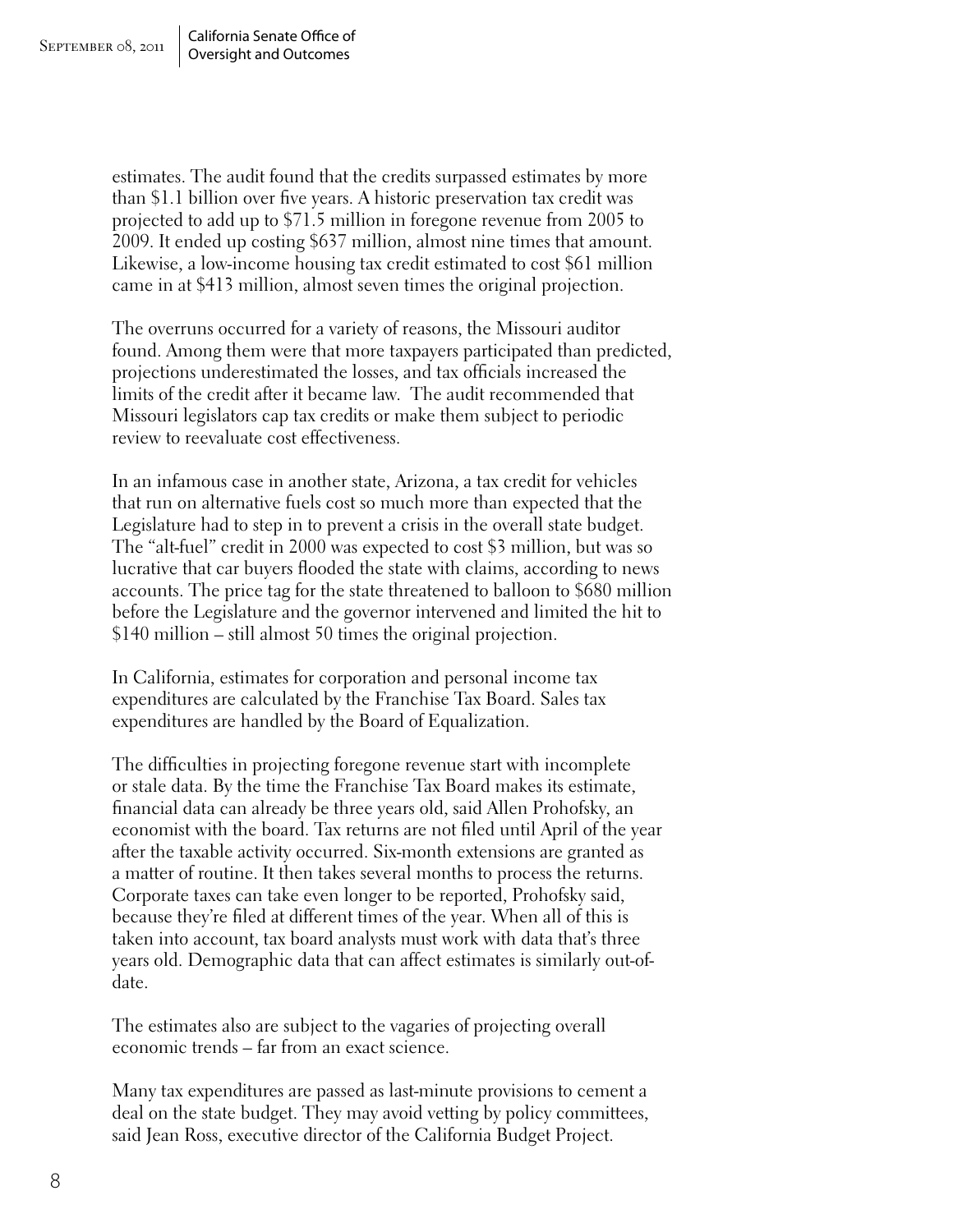Ross formerly worked as a consultant for the Assembly committee that considers tax measures. Because of the last-minute nature of such deals, Ross said, tax board analysts must work with numbers in flux. This is likely to become less of an issue with the 2010 passage of Proposition 25, which allows budgets to be passed by a simple majority.

Even if analysts had complete data and ample time, they would face other uncertainties.

Taxpayers may change their behavior to take advantage of tax preferences. A business might change its location to be within the boundaries of an enterprise zone, for instance. Or a corporation might find new ways to report revenue to minimize the percentage of company sales that are made within California, thus reducing its tax burden. For some tax expenditures, consultants have found a niche in advising companies how to maximize the potential benefit.

"Taxpayer behavior has a lot to do with it," said Jay Chamberlain, who compiles tax expenditure reports for the Department of Finance and formerly worked with Prohofsky on the reports published by the Franchise Tax Board. "It's difficult to predict, especially when you have consultants" who offer to examine a company's books to find unclaimed tax breaks.

Another difficulty is that courts and the Board of Equalization, which hears tax case appeals, may broaden the application of the tax expenditure in ways that the analysts did not anticipate.

The classic case involved Save Mart Supermarkets. The grocery chain argued that it could claim the manufacturer's investment credit, a tax expenditure designed to promote spending on equipment, because it used machinery in its bakery and meat departments. The Franchise Tax Board disagreed, finding that because Save Mart was a retail business and not a manufacturer, the company failed to qualify for the tax break. In 2001, the Board of Equalization overruled the Franchise Tax Board.

"We believe the MIC (manufacturer's investment credit) should be interpreted liberally in favor of taxpayers," according to the Board of Equalization's published opinion. The manufacturer's investment credit has since been rescinded because the number of manufacturing jobs in the state failed to reach benchmarks required for the tax credit to continue. But the lesson remains: Tax expenditures can take on lives of their own after they're passed by the Legislature.

Since the Save Mart case, the Franchise Tax Board has tried to look at the possibilities more broadly, Chamberlain said. Analysts ask board attorneys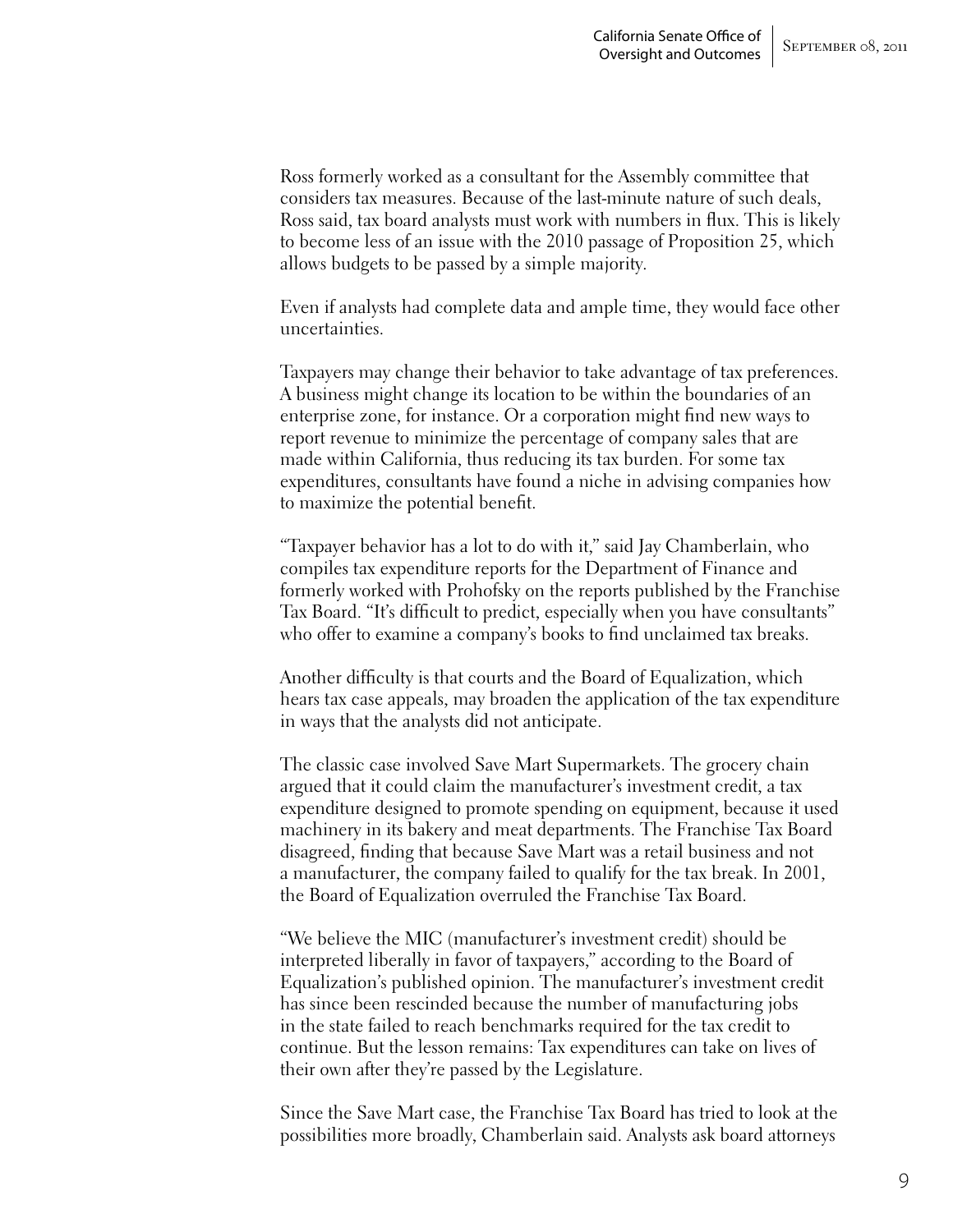whether a court or tax board could reach certain conclusions that would increase foregone revenues. This approach has led bill authors to tighten up language to clarify the intent.

These are some of the overarching issues that complicate tax expenditure projections. But each tax expenditure follows its own twists and turns, leading some to far surpass original estimates. Here are some examples.

#### **The Research and Development Credit: Costs Up, Effectiveness Unknown**

Among the states, California offers one of the most generous research and development credits. Over the past two decades, it has been repeatedly expanded and now approaches the scope of the federal research and development credit. It has become the largest corporate tax expenditure in California, accounting for upwards of \$1.4 billion in foregone revenue in recent years.

Corporations with gross receipts above \$1 billion claimed by far the biggest chunk of research and development credits in 2007 - \$1.2 billion, or 84 percent, according to the annual tax expenditure report published by the Franchise Tax Board. The total number of corporations claiming the credit in 2007 was 2,185. The Franchise Tax Board estimates that if the tax were eliminated, the overall corporate tax rate could be reduced by 14 percent.

The credit is meant to encourage companies to increase their research and development spending. The California Chamber of Commerce says that the credit is essential to the state maintaining its leading edge in innovation.

It's based on the difference between current spending and a four-year base period. Companies get a credit for 15 percent of this difference. For research conducted at universities or scientific research organizations, the credit increases to 24 percent. Companies may choose a different formula based on an alternative way of calculating the credit offered by the federal government.

From the credit's inception in 1987, experts have debated whether it induces more research. In 1991, when the Legislature considered extending the tax credit, Jean Ross – then a committee analyst - cited a General Accounting Office report from two years earlier that found that the federal credit stimulated only 14 to 36 cents of new research spending for every dollar the federal government gave up. The GAO report suggested that direct grants might be more efficient.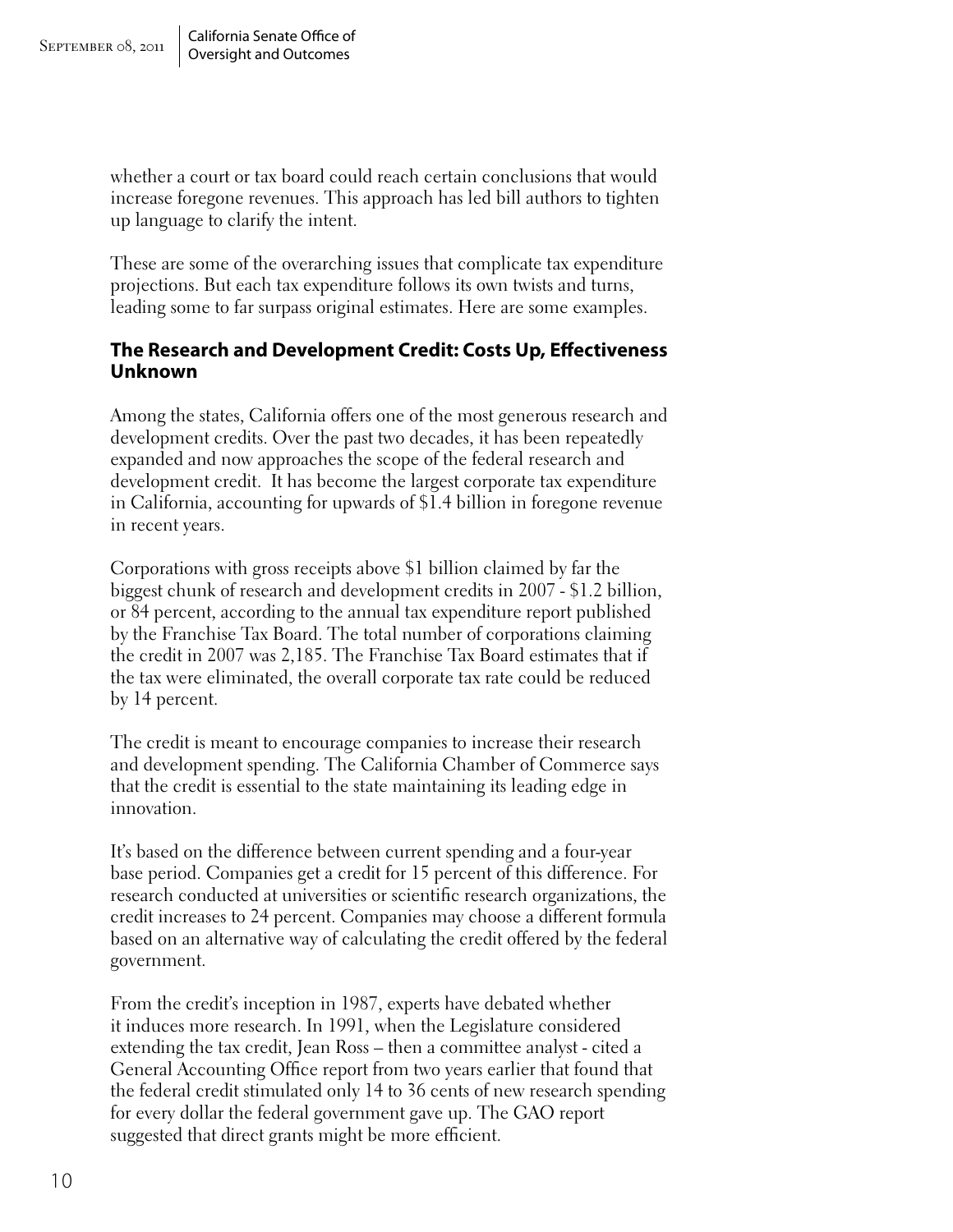In 2003, the non-partisan Legislative Analyst's Office concluded that the state research and development credit was probably less effective than its federal counterpart. The LAO could not determine how the credit compared to other means of encouraging R&D spending, such as grants. Neither was it known what level of credit was optimal. The LAO



recommended that lawmakers not expand the credit, and consider reducing it or phasing it out altogether, "especially given the substantial direct revenue losses associated with the program and the state's current budgetary situation."

In its 2008 analysis of the budget, the LAO followed up with a proposal to limit research and development credits to two-thirds of a taxpayer's total liability. The analysis pointed out that the federal credit might already be inducing the optimal amount of research spending, meaning that California's credit was bestowing a windfall on corporations that would have been doing the R&D anyway. That year, the Legislature put a two-year cap on all business tax

#### **The Expanding R&D Credit**

The original legislation creating the Research and Development credit in 1987 included a sunset six years later, in 1993.

- A bill in 1991 extended the sunset to the end of 1997.
- In 1993, the credit was made permanent and adjustments were made to which years would count as the baseline for calculating increases in R&D.
- In 1996, the amount of the credit was increased from 8 percent of new R&D to 11 percent, and research done at universities or other scientific research organizations went up from 12 percent to 24 percent.
- In 1997, the Legislature allowed companies to use the alternative federal formula, and the following year increased the percentage of the federal alternative rate that California companies could claim on their state taxes.
- In 1999, the Legislature upped the tax credit rate from 11 to 12 percent and the following year to its current level of 15 percent.
- In 2000, the percentage of the federal alternative formula that California companies could claim was increased from 80 to 90 percent.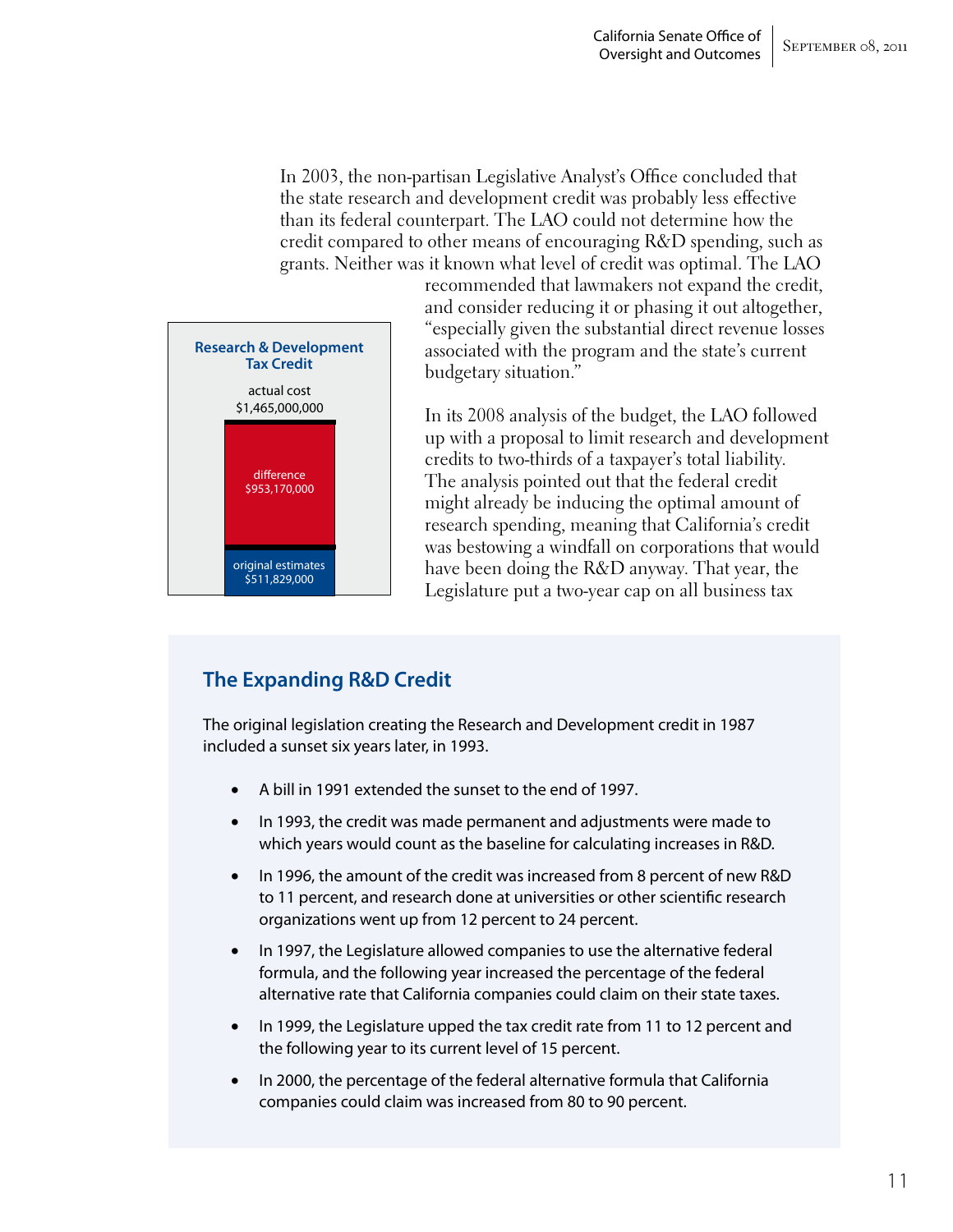breaks, including the research and development credit, limiting claims to one-half of the taxpayer's total liability. In return, starting in 2010, businesses could share R&D tax credits among affiliate or subsidiary companies.

The Franchise Tax Board's annual tax expenditure report makes many of the same points.

"The amount of California R&D activity that would not have taken place in California in the absence of the credit is not known," the report states. "Credits granted for R&D that would have occurred even in the absence of the credit may be considered a windfall."

On the plus side, the tax board report found, more research in California might result in companies that benefit from discoveries concentrating here, a phenomenon known as "economies of agglomeration." But whether that has happened "is not known," the report concluded.

Despite these uncertainties, the Legislature has repeatedly expanded the research and development credit. These steps, on their own, would have increased the amount of foregone tax revenue. But our analysis showed that the costs far exceeded the sum of all of the projections that were made when each of the changes occurred. In the past ten years, the cost of the research and development credit calculated by the Franchise Tax Board has exceeded projections by a total of \$4.5 billion, or an average of \$450 million a year.

How did the original estimates get it so wrong?

Bill analyses submitted to then-Governor Pete Wilson on the 1993 expansion of the credit contain some clues. The Department of Finance wrote that the last-minute nature of the tax bill, which also contained provisions on several other tax expenditures, made it hard to analyze.

"Due to severe time constraints and the unavailability of language until the afternoon of the last day of the session, a thorough analysis of this bill was not possible," the department wrote in its enrolled bill report.

The Franchise Tax Board, in its report to the governor on the same bill, pointed out that the new law would measure new R&D spending by comparing it to a baseline period from 1984 to 1988. While the federal government used the same base years, its R&D credit was temporary. Because California's was permanent, companies far in the future would be chalking up R&D spending increases using a baseline that was set a decade or more earlier.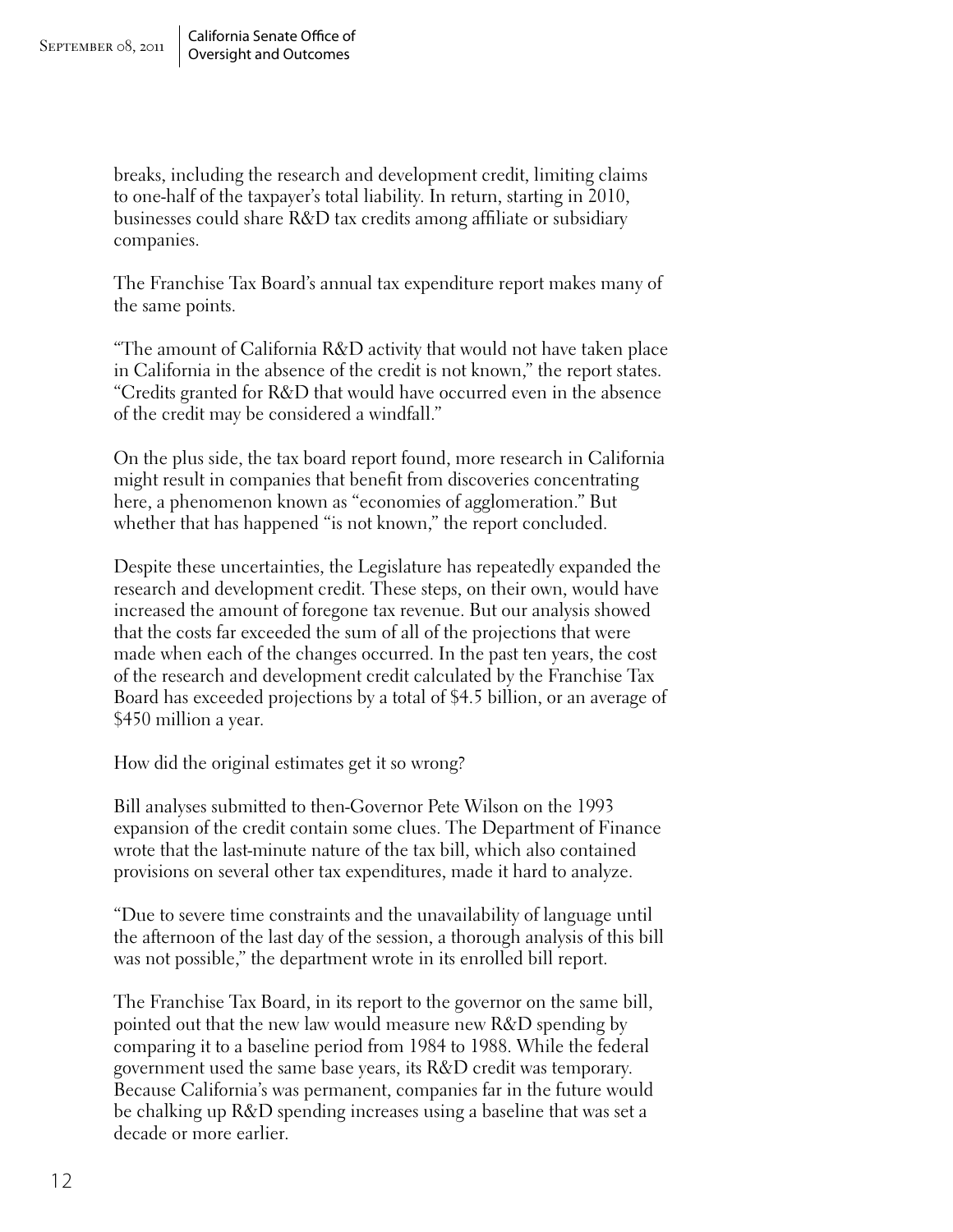"At some future point, the intent, that this credit benefit taxpayers who exhibit a recent practice of increasing the amount of their research expenditures and therefore help improve current and future economic conditions, is lost," the Franchise Tax Board wrote.

As the research and development credit has been expanded, more taxpayers have become aware of it. The number of taxpayers who claimed the credit increased 63 percent between 2001 and 2007, according to figures compiled by the Franchise Tax Board.

#### Double-Weighted Sales Factor: Corporations Maximized Benefits

When the double-weighted sales factor was created in 1993, analysts projected that it would boost state revenues by \$15 million a year. In fact, it's been a money loser. Over the past decade, it has lost an average of \$200 million a year.

The tax expenditure was intended to reward companies that base their operations in California while shifting the tax burden to those that relied on sales here but did not employ California workers or maintain a physical presence. The sales factor was part of a formula used to apportion income of companies that do business across states. Starting in the 1960s, states used an apportionment formula that gave equal weight to sales, payroll and property. The new formula adopted in 1993 gave double weight to sales. That meant that the proportion of sales within the state counted for 50 percent of the income allocation, instead of 33 percent under the old formula. Companies with workers and property in California, but a high proportion of sales elsewhere, stood to gain. Those that made a high percentage of their sales in California without having a physical presence here would pay more taxes. When gains and losses were added up, the Franchise Tax Board estimated that the state would net \$15 million more a year.

The Department of Finance made no recommendation on the bill, deferring to the Trade and Commerce Agency, which supported it. But Finance did cite some arguments against the double-weighted sales factor. It would reward companies with a tax windfall for doing nothing. Many companies with sales in California would be punished with higher taxes for maintaining jobs outside the state even though it wasn't feasible for them to move workers here. And there was no evidence that the change would induce companies to locate in California.

In its annual tax expenditure report, the Franchise Tax Board points out that the companies that must pay higher taxes under the formula view it as a production cost and pass it on to consumers. For the tax expenditure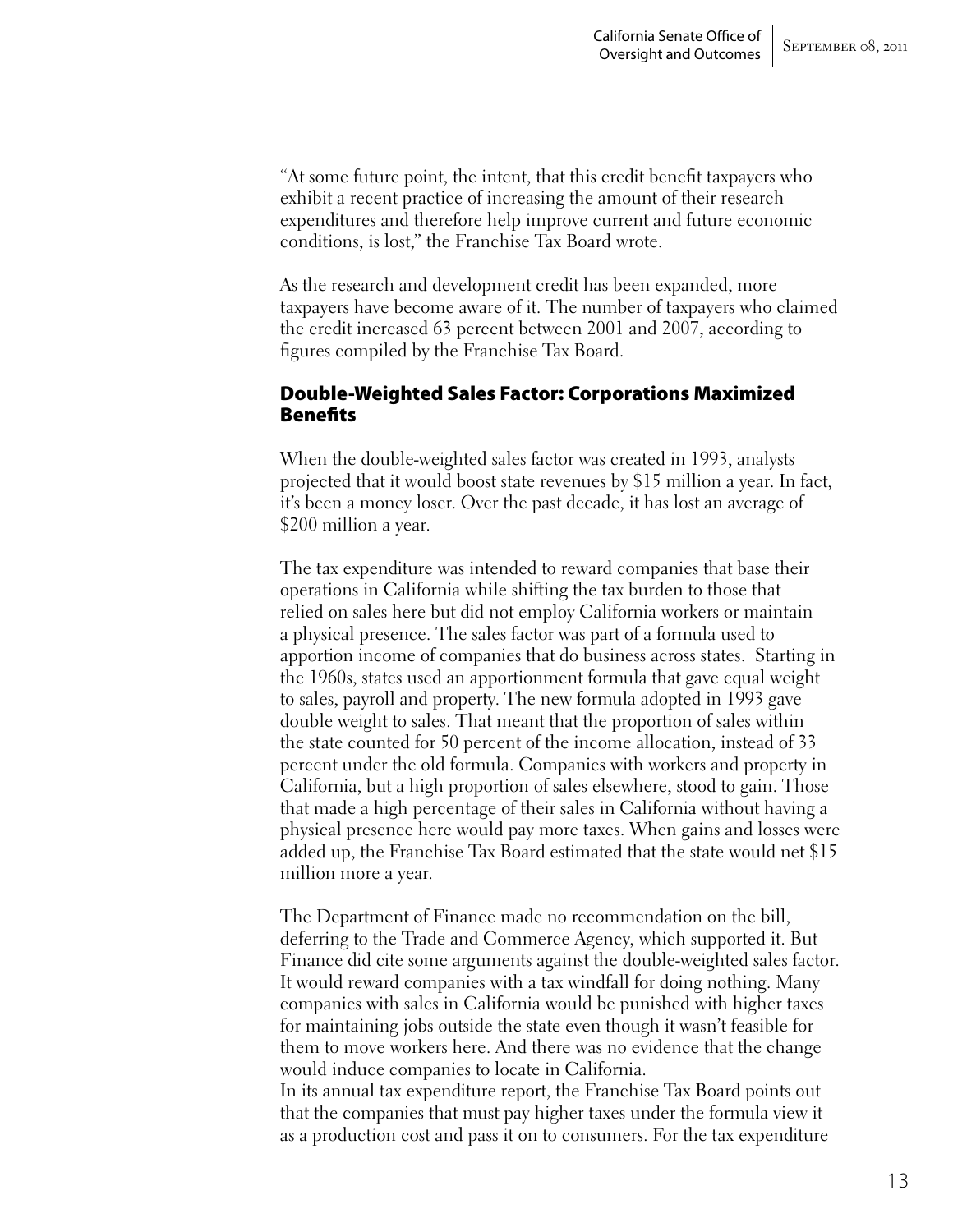to be considered a success, the report states, the benefits in the form of jobs and investments would have to outweigh these added costs. The problem: No one knows whether they do.

 "It is not known how much investment or employment currently located in California would have occurred in the absence of this program," the report states, "nor is it known if this program has affected either consumer prices or the availability of goods in California."

But one side of the cost-benefit equation is known: The revenue lost because of the double-weighted sales factor escalated beyond what anyone expected. Instead of increasing state revenues, it turned into one of the major corporate tax expenditures. The double-weighted sales factor amounted to an invitation for corporations to employ new strategies to shrink their tax liability in California. One of those strategies involved trying to maximize the reported sales outside of California. That lowers a company's tax liability, because the sales factor is the ratio of sales within California to total sales. When sales outside of California increase, the ratio – and tax liability – goes down.

Corporations have tried to maximize reported out-of-state sales, leading the Franchise Tax Board to challenge their accounting. In a series of court cases, Microsoft, General Motors and General Mills have quarreled with the Franchise Tax Board on the issue of what can be included in the out-of-state sales category. Each case has involved gross receipts that are peripheral to the company's core business. Microsoft tried to count its sales of marketable securities. GM sought to include financial instruments called repurchase agreements. General Mills argued that it should be allowed to count commodity futures contracts in its total sales.

Each of these complicated cases hinged on its own points of law. The Franchise Tax Board won the Microsoft and GM cases. The General Mills case is still being appealed. But the victories for the state may have been Pyrrhic. While courts have ruled that it would distort the companies' tax liability to allow them to count these types of gross receipts, and that an alternative formula should be used, they have also acknowledged that the controversial transactions do meet the definition of gross receipts.

"The courts said taxpayers can do this, but that you can't be too outrageous," Chamberlain said. So even though the companies lost, the strategies for reducing California tax liability were still in play – as long as they didn't go too far.

The overall picture of how companies reacted to the tax break can be discerned in statistics. California represents 12 percent of the U.S.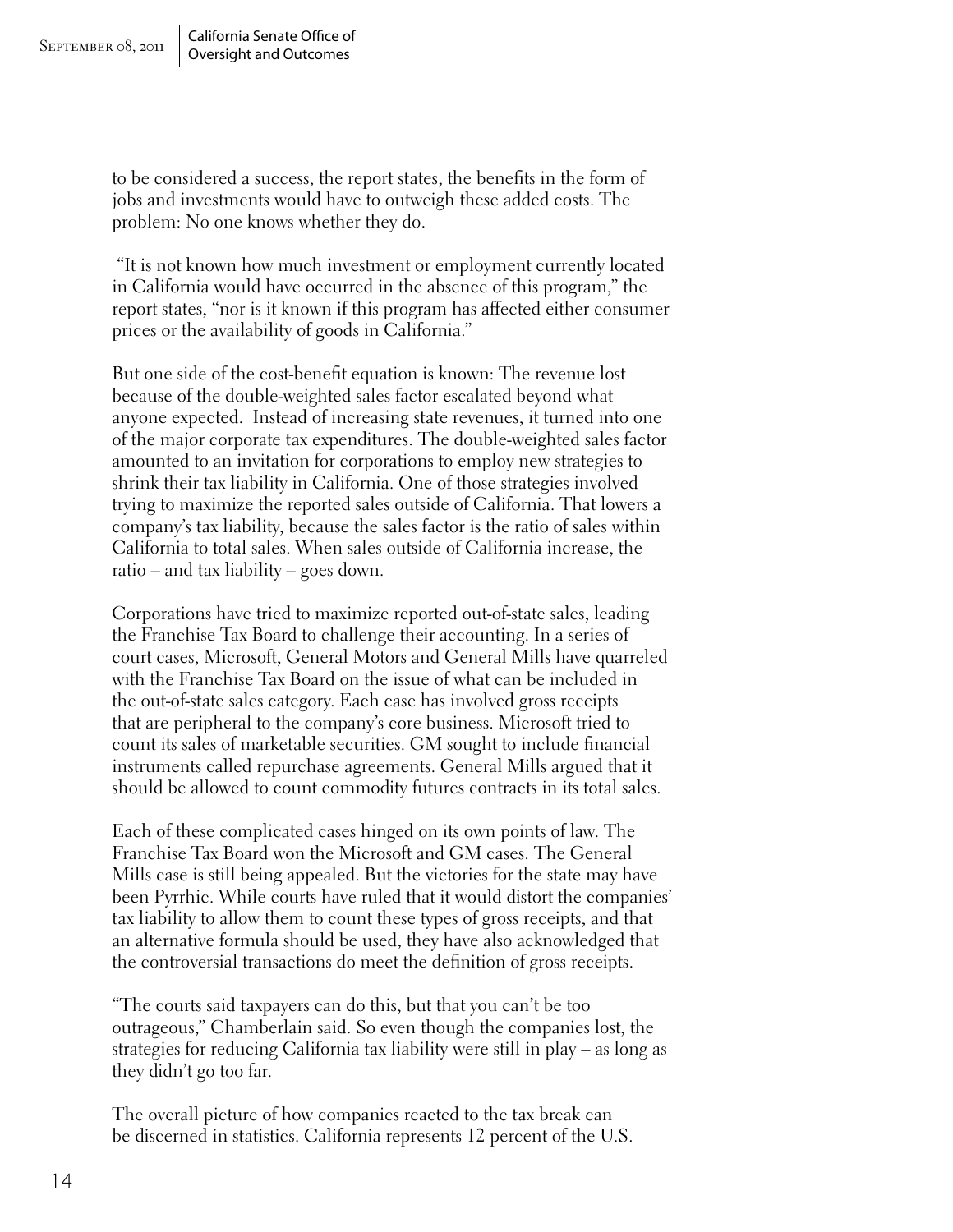economy. Yet in 2008, total sales reported on multi-state companies' tax returns in California add up to only 5.4 percent of the national total, according to Franchise Tax Board figures.

The other two factors that go into the allocation formula – property and payroll – are 10.3 percent and 12.8 percent of the national total respectively, in line with California's share of the economy. It seems to be more than coincidence that the factor with double the weight in the tax allocation formula adds up to less than half of what one would expect.

Now those considerations have been obviated by the state's adoption of still another allocation formula, expected to lead to greater foregone revenue. The optional single sales factor allows companies to choose to base their tax liability on sales alone. It went into effect this year. This time, in light of its experience with the double-weighted sales factor, the Franchise Tax Board worked with legislative staff to specify what kinds of out-of-state gross receipts could be counted as part of the formula.

Other variables may have been at play in the unexpected costs of the double-weighted sales factor. After it was first approved in 1993, the economy shifted to include fewer goods and more services. There is far more opportunity, Prohofsky said, for companies to claim that services should be counted as out-of-state transactions, lowering their California tax liability.

With any tax allocation formula, there will be winners and losers, Chamberlain said. One problem with projecting the cost of the doubleweighted sales factor was that gains and losses were big numbers that nearly offset each other, making the impact to state revenue appear minimal. But even small changes in the predicted growth rates of the economic sectors that stood to gain or lose under the formula had the potential to throw off the original estimate significantly.

#### Farm Equipment and Diesel Fuel: Tax Board Expanded Application

Farm equipment and diesel fuel exemptions on the state portion of the sales tax are a prime example of a tax expenditure growing beyond projections because of subsequent actions by a tax board or court.

Both were part of a last-minute deal to win Republican votes for the 2001- 02 fiscal year budget. One justification was that agriculture was a sector of the economy left behind by the dot-com boom. Others pointed out that California was one of only four states to impose a sales tax on farm equipment.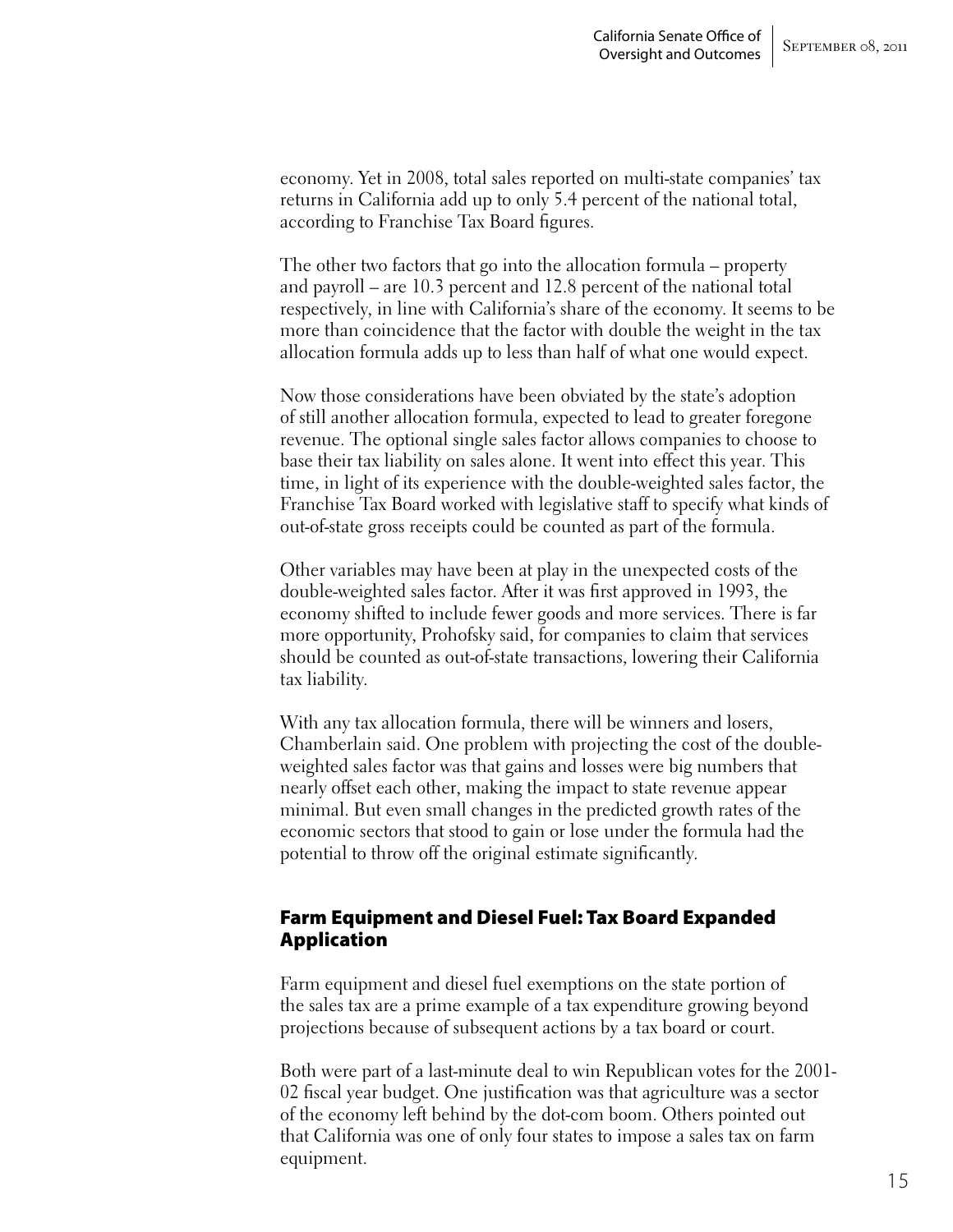But budget-writers did not know the true cost. Over the past eight fiscal years, the farm equipment sales tax cost \$643 million more than expected – an average of \$80 million a year. These figures take into account the growth in the agricultural economy. Over the past five fiscal years, the sales tax exemption on diesel used in agriculture cost \$83 million more than projected, an average of \$16.6 million a year, even

after increases in the cost of diesel fuel are factored in.

In his signing message, then-Gov. Gray Davis lauded the purpose of the tax break. But he called for further action to "better define that it is intended only to apply to the delivery to the first destination from the farm. This will target the benefits to those intended – the farmers."

It didn't work out that way. Several months after the Legislature approved the sales tax exemptions, the Board of Equalization decided that the one for diesel fuel should extend to food processors' delivery of their final product to customers.

 "For example, a processor that turns tomatoes into paste will be exempt for the diesel it uses to haul paste to the ketchup manufacturer," The Fresno Bee reported in January 2002.

The Board of Equalization took the action despite a letter from then-Finance Director Tim Gage arguing that the liberal interpretation of the tax break was not what the Legislature and governor intended.

At the same time, the Board of Equalization expanded the types of farm equipment that would qualify for the exemption to include fixed structures such as greenhouses, poultry houses and milking barns. Together, the board's decisions were expected to

double the value of the tax expenditure – from \$50 million a year to \$100 million. In fact, by the 2010-11 fiscal year, the two tax breaks combined were costing the state almost exactly double that increased amount - \$205 million. That's \$132 million more than the original estimates.

In 2008, the Legislative Analyst recommended ending the farm equipment exemption, as well as two others that targeted specific industries.



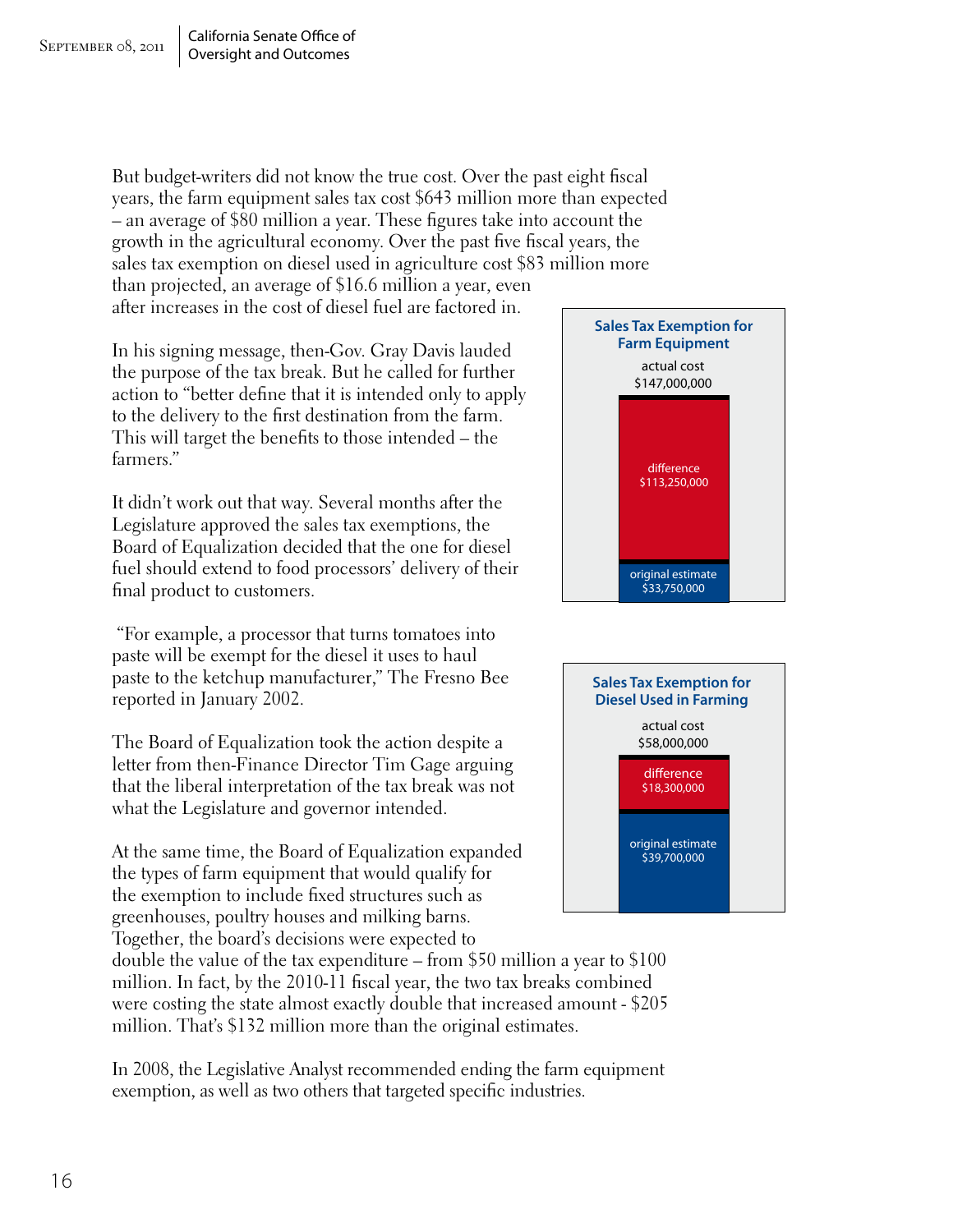"As a general tax policy…we believe that all industries should be treated similarly, and it is not clear that these particular industries are more deserving of tax exemptions than a variety of other industries in the state," the LAO wrote.

The tax break, however, remains on the books.

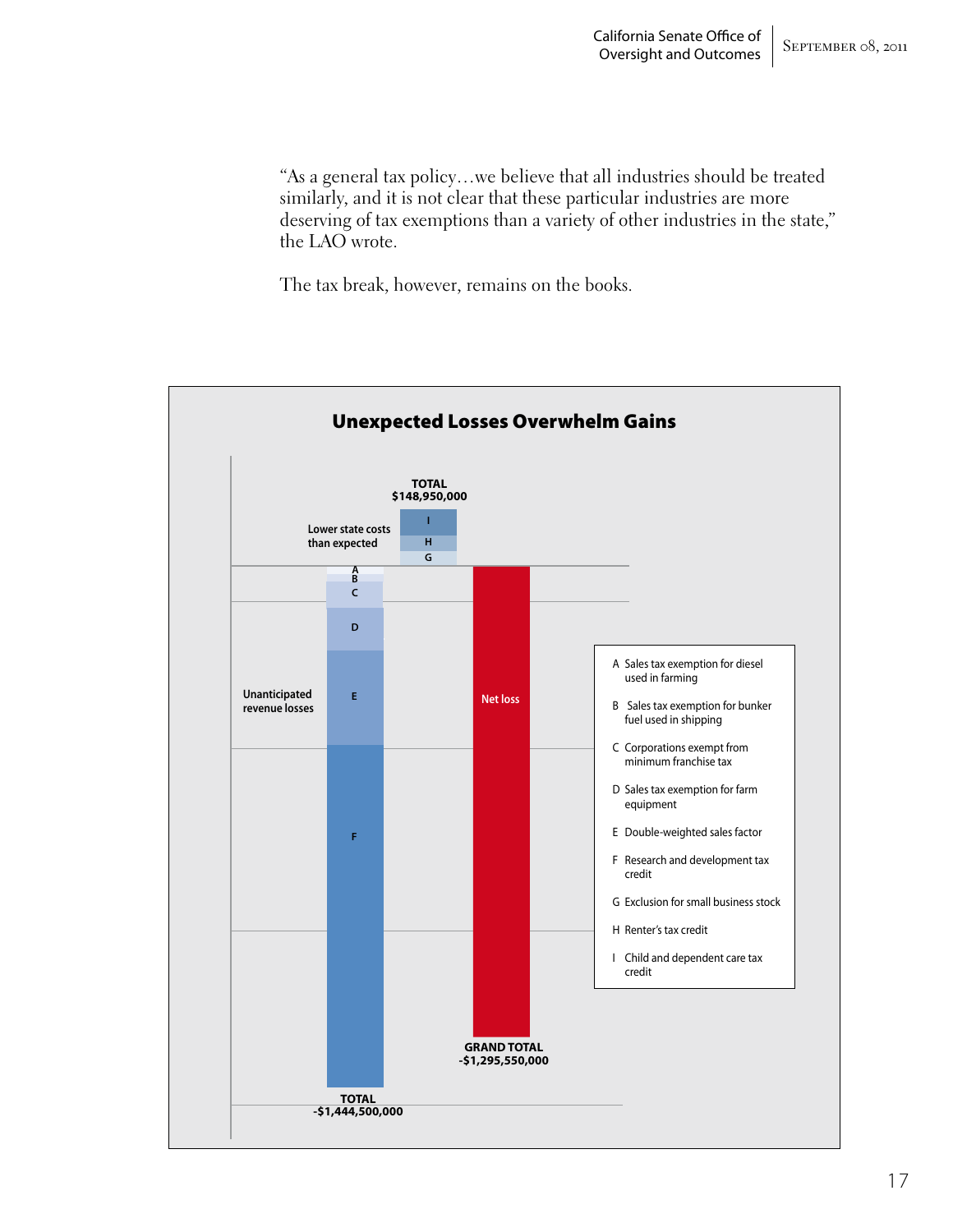## California Set the Standard for Tax Expenditure Reports, but Fails to Integrate Them into Systematic Reviews

Tax expenditures are a major component of most states' economic development strategies. A 2002 report by the California Budget Project found that more than two-thirds of the money California spends on economic development every year is in the form of tax breaks.

The California Department of Finance estimates the revenue foregone because of tax expenditures at more than \$41 billion in the 2009-10 fiscal year. The Legislative Analyst's Office pegged the overall cost at closer to \$50 billion.

A growing number of states publish annual tax expenditure reports. The reports summarize information such as the amount of revenue foregone, the types of taxpayers who benefit, and whether the tax measures are meeting their stated goals. For more than a decade, California has been considered a leader in the field. It publishes two tax expenditure reports, one by the Franchise Tax Board and the other by the Department of Finance. The Franchise Tax Board report has been cited as a model in attempting to analyze whether tax expenditures are sensible public policy.

But the institutional response to the reports falls short of what's done in a handful of other states. The tax expenditure reports are not considered as part of the overall budget. And there is no mechanism or routine process for tax expenditures that have been identified as obsolete to be considered for elimination. In addition, unlike a few other states, California makes no effort to model the overall economic impact of tax expenditures.

#### Despite Extensive Reporting, Intent of Tax Expenditures Often Unknown

The Department of Finance has been publishing tax expenditure reports since 1971. Legislation in 2006 required more extensive reporting on each tax expenditure. For those costing more than \$5 million a year, the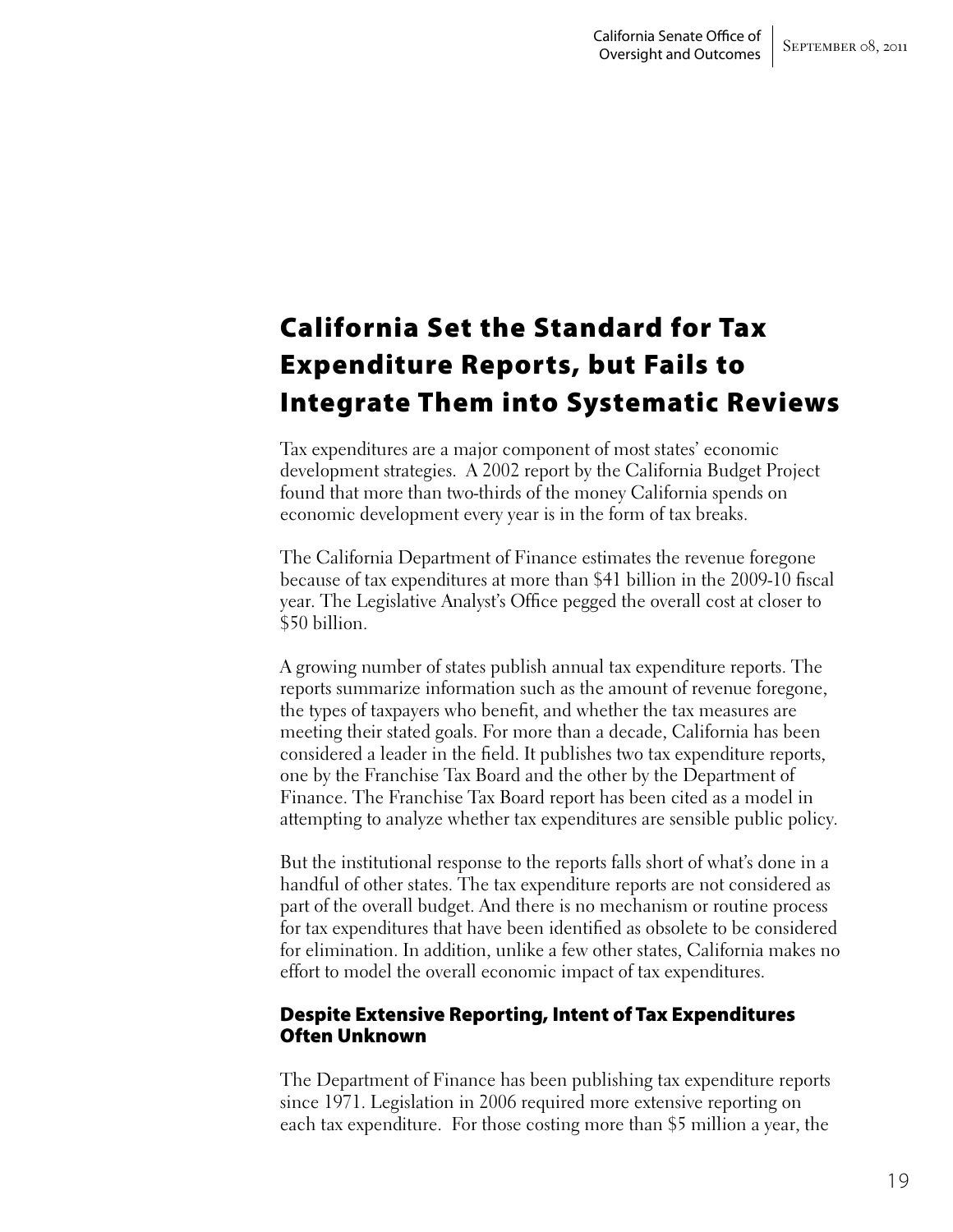report must state the statutory authority, a description of legislative intent, and the sunset date, if any. The law also requires the report to describe the beneficiaries of the tax credit, estimate the lost revenue and the number of taxpayers who benefit, and list any comparable federal tax breaks. The report must be published no later than September 15.

The Franchise Tax Board has been issuing its tax expenditure reports since 2003. They cover only personal income tax and corporate tax under the board's jurisdiction, not sales tax or other levies. The reports include some of the same material as the Department of Finance's, including descriptions, estimates of foregone revenue, and number of tax returns affected. They provide more detail about the types and size of businesses that benefit, and a discussion of whether the tax break makes sense as public policy. The reports are published in December.

Estimating tax revenue losses is complex. This is especially true when the data cannot be gleaned from tax returns. Credits and deductions, by definition, are reported. But for tax exemptions, which are not included on a tax return, analysts must often turn to complex modeling. The Department of Finance and Franchise Tax Board sometimes come up with different numbers - partly a function of the different timing of the two reports and partly the result of the uncertainty inherent in making such estimates.

In many cases, it is hard to discern the original purpose of the tax expenditure. Of the 82 tax expenditures included in its 2009-2010 report, the Department of Finance was able to list legislative intent for only 12. For the remaining 70, it found that the purpose was "not specified."

In 1999, the Legislative Analyst's Office ran up against the same problem in its own overview of tax expenditure programs, which it refers to as TEPs.

"The specific purpose or rationale for creating individual TEPs, particularly those established many years ago, is not always known with certainty," the LAO wrote. While the rationale can be inferred from the nature of the tax expenditure, the LAO found, "in some cases the original rationale for the TEP no longer applies, and the program has simply continued due to inaction or taxpayer opposition to its elimination."

When the original purpose is unknown, it's impossible for the state to measure whether the tax expenditure is working as intended.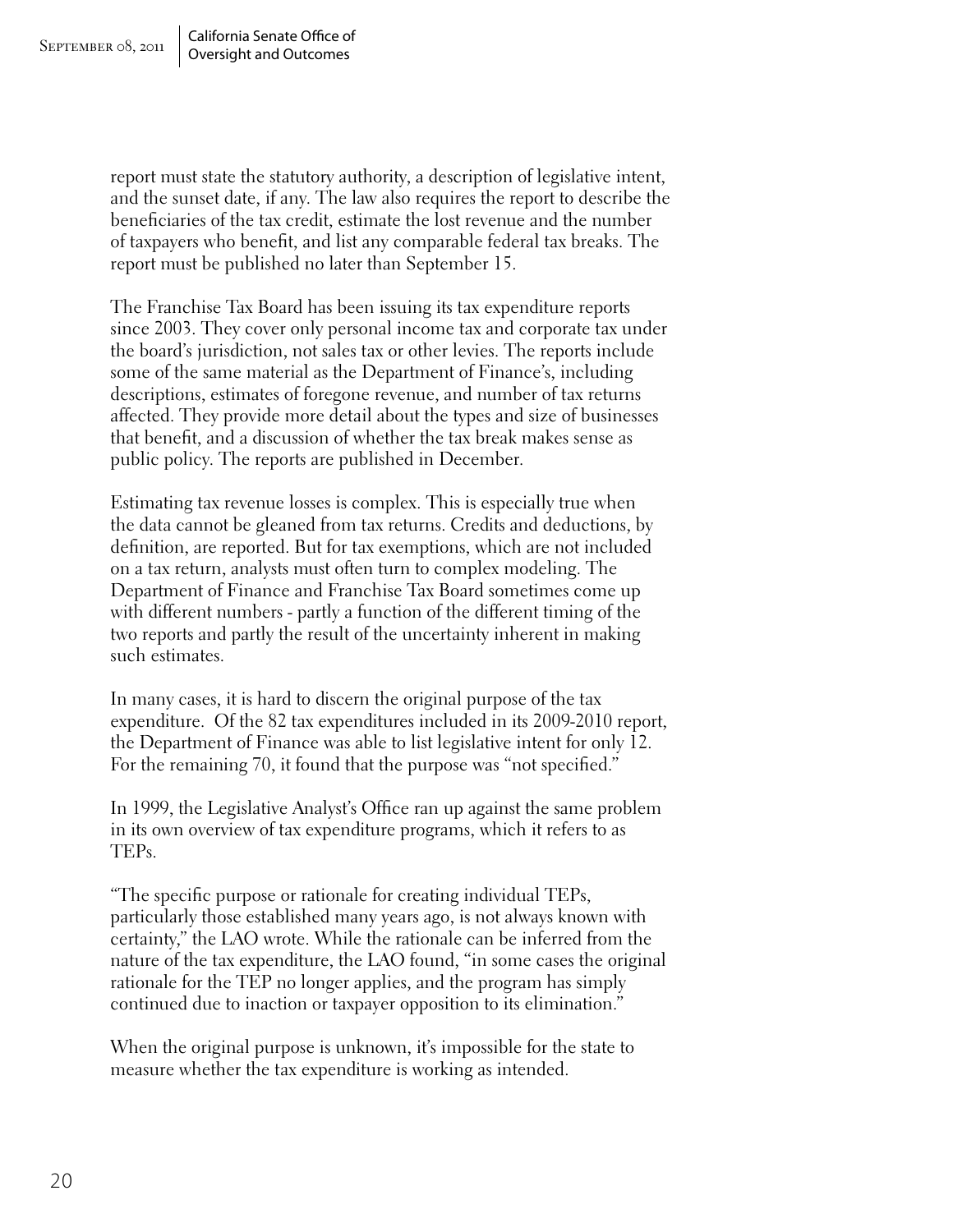#### State Often Lacks Data to Assess Effectiveness

Even when the intent is known, challenges remain. The reports by the Franchise Tax Board discuss public policy implications of tax expenditures. But the discussions often fail to reach definitive conclusions because the necessary data cannot be obtained. Most often, the unknowns stem from the difficulty of figuring out how taxpayers would have behaved absent the credit.

Consider the example of the Natural Heritage Preservation Credit, which is meant to encourage taxpayers to donate land for conservation. For the tax credit to be considered successful, it would have to induce conservation of land that otherwise would be developed, according to the tax board report. If the land would never have been built up anyway, the credit amounts to a windfall for taxpayers.

The tax board can't answer the question because it doesn't know what motivated the taxpayers who donated land. "It is not known if any of the… lands would have been developed in the absence of this credit," the report states.

This data isn't easy to get. In its 2008 report, the LAO described the challenges. One was simply getting solid estimates of how much a tax expenditure costs the state. Second, "Measuring whether TEPs are effective and cost-efficient in achieving their objectives is even more difficult, due to problems in identifying their direct impacts and the behavioral effects they can produce," the report stated.

#### Some States Try to Model Economic Effects

A few states have gone beyond measuring the direct impact of tax expenditures to model the overall effect on their economies. These dynamic analyses go beyond the question of whether a tax preference created jobs or caused more land to be donated for conservation. They consider the effects of foregone revenue in reduced government spending or increased taxes for other taxpayers, as well as the ripple effects in the economy of increasing the desired behavior. A tax credit that is supposed to create more jobs, for instance, might leave the government with less money, causing it to eliminate jobs or raise taxes to make up for the lost revenue. At the same time, jobs that were created by the tax expenditure might stimulate the economy in other ways, because those new workers would buy goods and use services, increasing government revenues.

This kind of approach is the most challenging of all, according to the 2008 LAO report.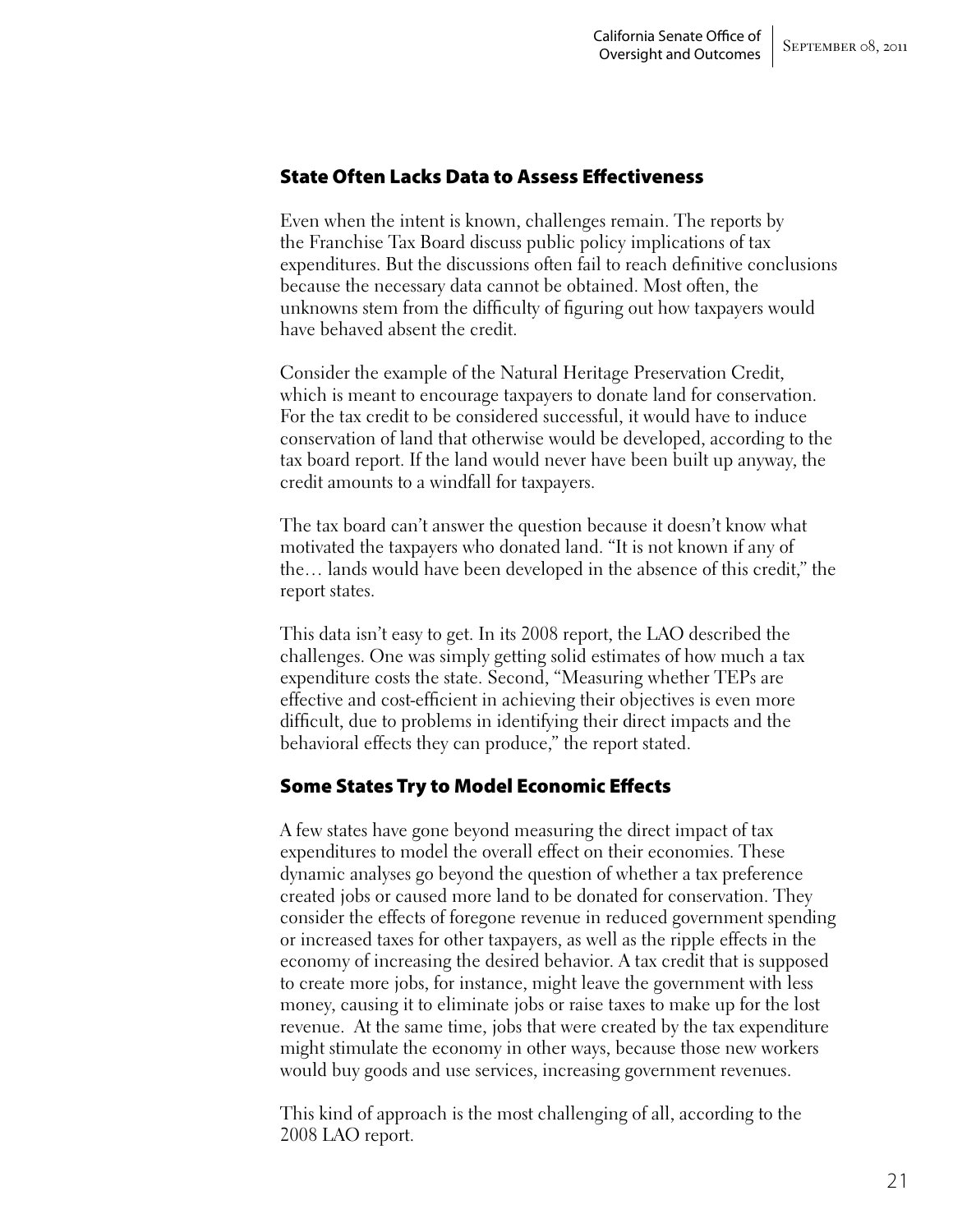"Conducting full-blown dynamic analyses for TEPs is even harder," the report states, "due to modeling difficulties and knowing how the revenue to fund them would have otherwise been used."

Yet, dynamic modeling was recommended by an influential study for the Department of Commerce more than a decade ago and a few states are attempting it.

The 1999 study, *Evaluating Business Development Incentives,* concluded from existing research that those who analyze business incentives, including tax expenditures, should consider opportunity costs – that is, what do governments give up when they create tax preferences? Analysts should also take into account spillover effects from intervening in the economy by giving one type of taxpayer a preference.

Connecticut has attempted to follow some of these recommendations. A law that went into effect last year requires the state's Department of Economic and Community Development to do a report every three years to assess the economic and fiscal impact of tax expenditures intended to promote economic growth. The report considers three scenarios for each tax break. In the first, only 20 percent of the activity the state was encouraging happened as the result of the tax expenditure. The second assumes half occurred in response to the tax break, the third that it all did. In each case, the report took into account the reduced government spending resulting from giving up revenue. It assumed that tax expenditures reduced corporations' cost of capital, making new projects more feasible. The author used standard economic modeling software not specifically designed for assessing tax breaks.

The first report, issued in December, found that several tax incentive programs "have negative or very limited positive impacts." It recommended that these programs, along with others that were not being used very much, be eliminated. A few others had significant positive impacts, the report found.

This year, the state of Washington, which has been at the forefront of evaluating tax expenditures, passed a law allowing its Joint Legislative Audit and Review Committee to use an economic impact analysis in its annual reviews. The analysis will be based on an economic model developed by the state in 2002.

Washington officials acknowledge that dynamic modeling is tricky. It takes money, time and staff, said Mary Welsh, a research analyst with the audit committee. The assumptions that go into the model are open to challenge by those who stand to lose if the tax expenditure is eliminated.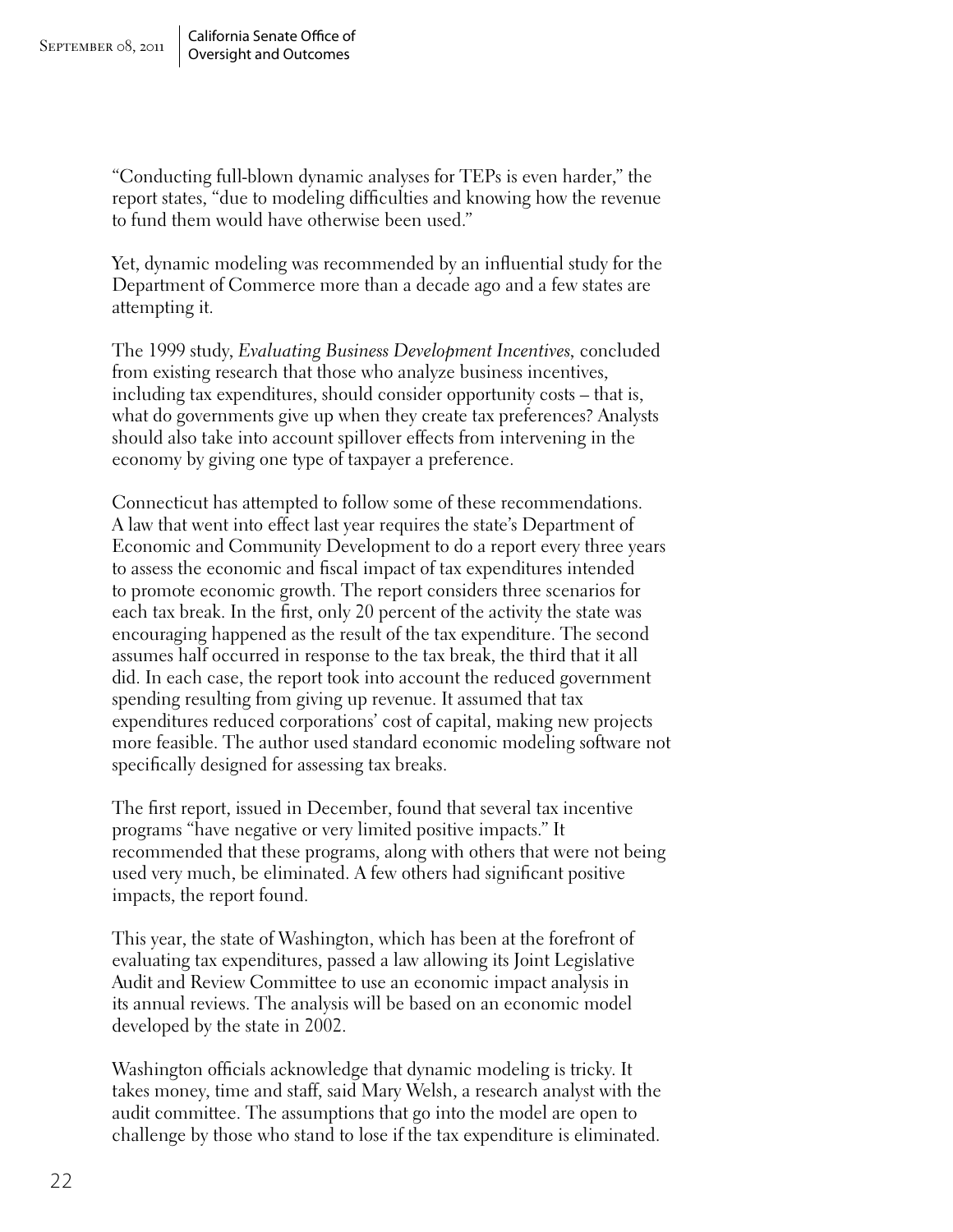The same would likely be true in California. Parties with interests in the outcome would probably challenge analysts' decisions about which parameters to include in the model, Chamberlain said. "It would not be an easy task," he said.

Another concern is that such models only work with changes to the economy that are big enough to result in measurable impacts. "In some cases, the changes are so small, the impact they have on the economy would be imperceptible," Chamberlain said.

The Department of Finance was required by law to do dynamic revenue estimates from 1994 to 2000, when the law expired.

#### Tax Expenditures Not Considered Alongside Budget

Despite the thoroughness of California's tax expenditure reports, their value is limited by their lack of integration into the overall budget process.

As long ago as 1995, the National Conference of State Legislatures, a bipartisan technical assistance organization for state policymakers, recommended that states consider tax expenditures as part of the traditional budget.

"Such tax expenditures are the fiscal equivalent of a state expenditure for the same purpose," the report stated, "but only the beneficiaries of tax expenditures tend to remember their existence. They are not subjected to the examination that formal budget items regularly encounter. Comprehensive budget review should include them."

John Mikesell, a nationally recognized economist from Indiana University, takes the same position.

"If the tax expenditure budget is to improve fiscal discipline, efficiency and allocation, its information should be provided with the direct expenditure portion of the full budget," he wrote in the November 2010 edition of State Tax Notes Magazine. "A tax expenditure budget, outside that fiscal decision system, delivered according to some other schedule, is almost certainly only a footnote…"

A few states have taken this advice and consider tax expenditure budgets alongside their traditional budgets. California is not among them.

In fact, the state has no standard process for reviewing the efficacy of tax expenditures and deciding whether to continue them. The Legislative Analyst's Office noted this lack in a 1999 report.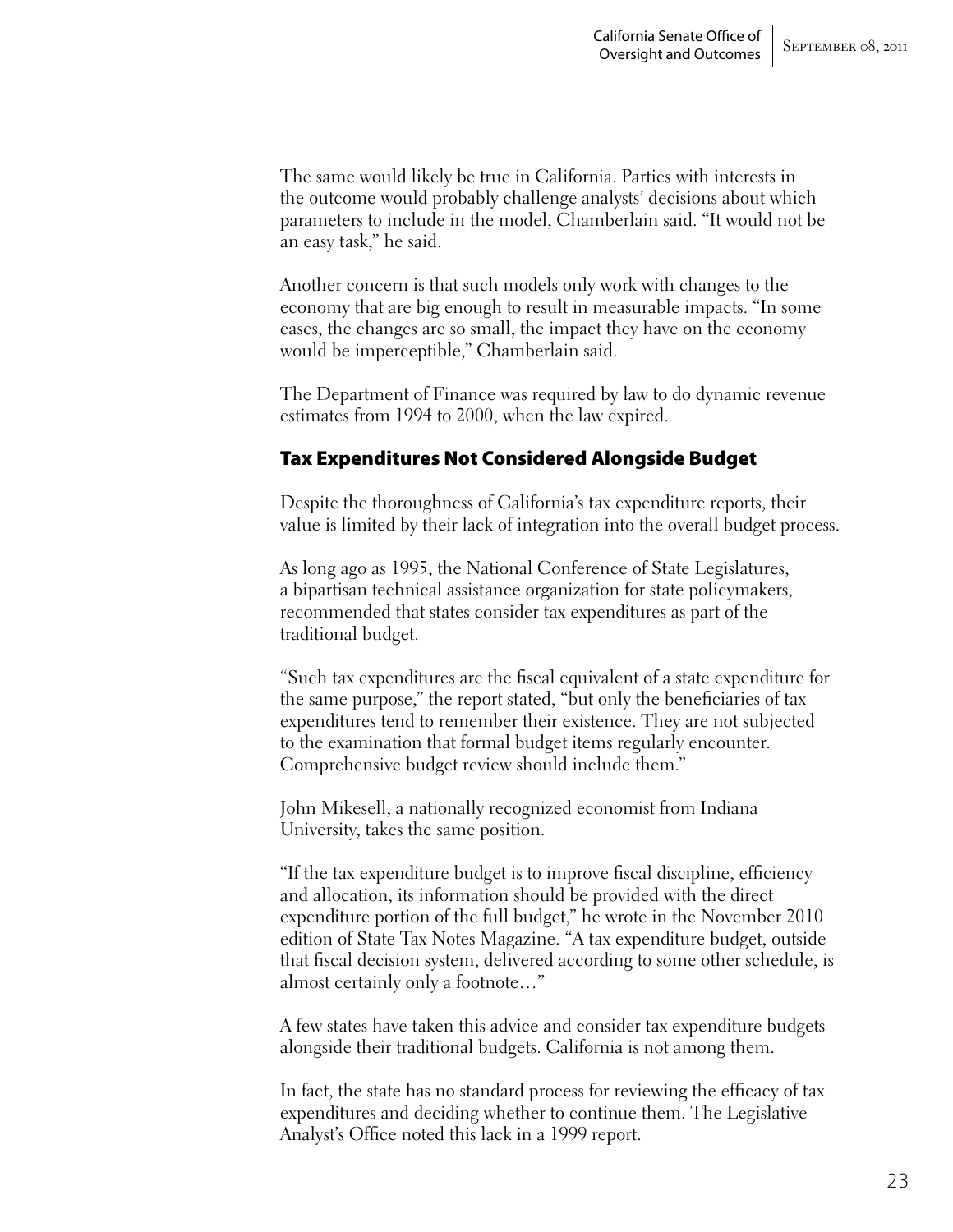"One key problem is that TEP review or approval is not now part of any regular process," the LAO reported. "Most TEP discussions occur in policy committees and generally take place when TEPs are created or renewed. No procedure currently is in place in California (or any other state for that matter) to periodically review or approve as part of the budget process existing TEPs that do not have a sunset date."

Twelve years later, the LAO's statement about other states is no longer accurate - some states do examine tax expenditures alongside their regular budgets. A few others have created or are considering special entities to recommend what tax expenditures should be continued.

As in other matters related to tax expenditures, Washington state has been in the vanguard. In 2006, its Legislature mandated periodic reviews of tax preferences to determine if they should be ended or modified. A citizen commission schedules tax preference reviews, holds public hearings and comments on the reviews. The reviews themselves are done by the staff of the Joint Legislative Audit and Review Committee, part of the Legislature. Each tax preference must be reviewed every ten years. Depending on the amount of foregone revenue, the tax expenditures are subject to either a full review, an expedited review or an expedited light review.

In several cases, the Legislature has gone along with the committee's recommendation to allow tax expenditures with sunset dates to expire. In a few cases, the committee suggested getting rid of permanent tax preferences. So far, the Legislature has not agreed.

Other states have similar processes in place or are considering them. A February 2011 report by the Minnesota Department of Revenue calls for a Tax Expenditure Commission patterned on the Washington state example. The commission would set priorities for tax expenditure reviews and recommend changes. The primary evaluation work would be done by the Department of Revenue, which has access to non-public tax information, and other state agencies. The commission would oversee the evaluation of 12 tax expenditures a year at an estimated cost of \$1.2 million.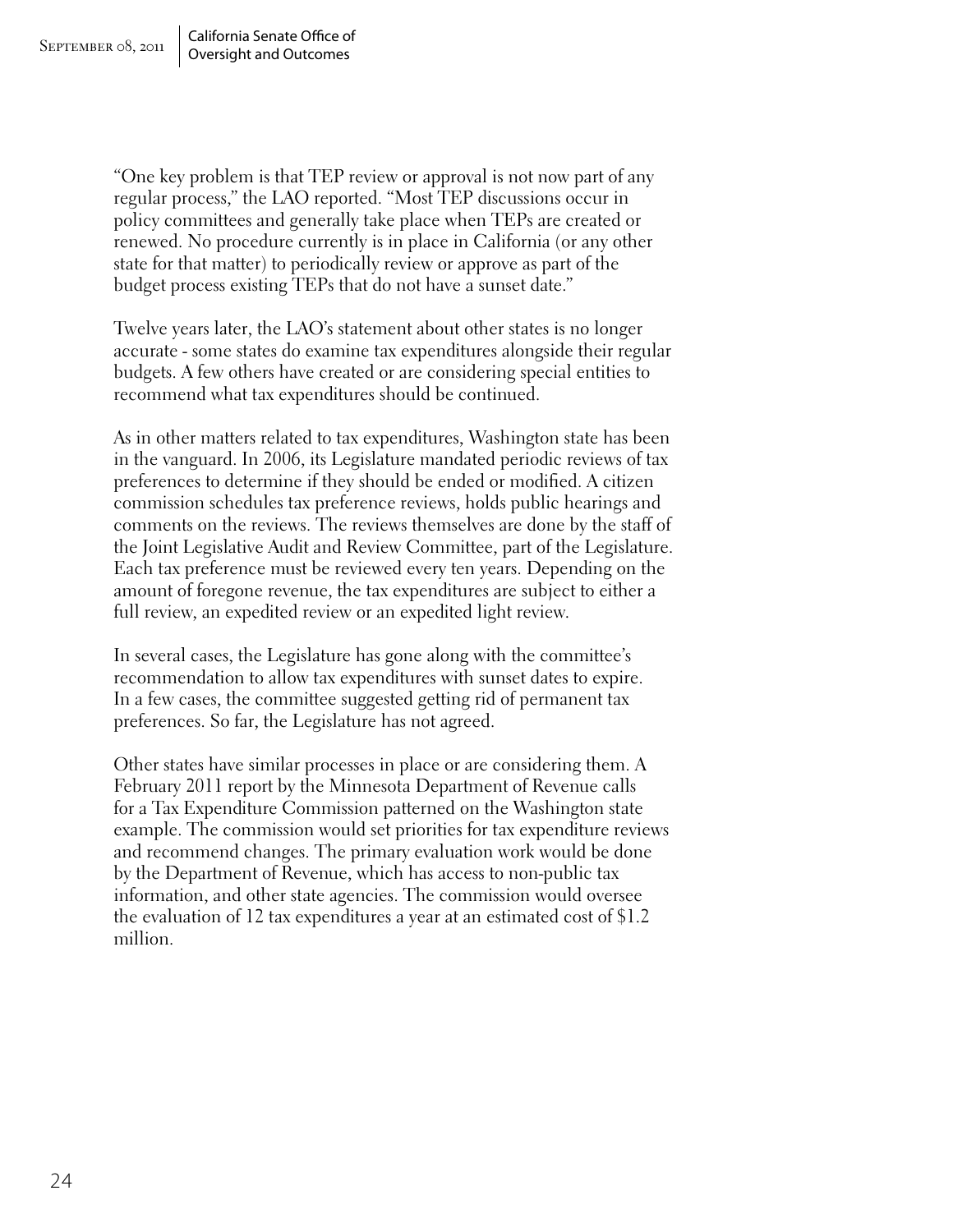### Recommendations

Tax expenditures have become a fixture on California's fiscal landscape, resistant to change. Tax preferences can be approved by a majority vote, but require a two-thirds supermajority to rescind – a so-called "one-way ratchet." Eliminating tax expenditures that cost far more than expected or have not proved their worth may be a long shot in the current political climate.

Still, the creation of a more thorough system for evaluating tax expenditures would provide information that could influence future fiscal debates and allow policymakers to assure that tax dollars are leading to effective public policy.

With that in mind, the Senate Office of Oversight and Outcomes recommends the following:

- The Legislature should consider the creation of a commission charged with reviewing existing tax expenditures each year, as is now done in the state of Washington. The commission would select tax expenditures for review based on criteria established by the Legislature, such as the impact on state revenues, the number of years the statute has been on the books or other factors. Individual analyses could be performed by legislative staff or experts at the state's tax boards or the Department of Finance.
- For tax expenditures with no stated legislative purpose, the Legislature should consider reviewing the preference and adding language to statute clarifying their goals. Tax preferences whose public purposes cannot be discerned or are not longer relevant should be referred to the commission for possible revocation.
- For major tax expenditures that result in foregone revenues above a certain threshold, analysts may want to revisit the use of a dynamic revenue model. Although such a model has proven costly and time-consuming in the past, a pared down version may be valuable in assessing the effect of reduced government spending or increased taxes and multiplier effects that may lead to secondary job creation and higher state tax revenues.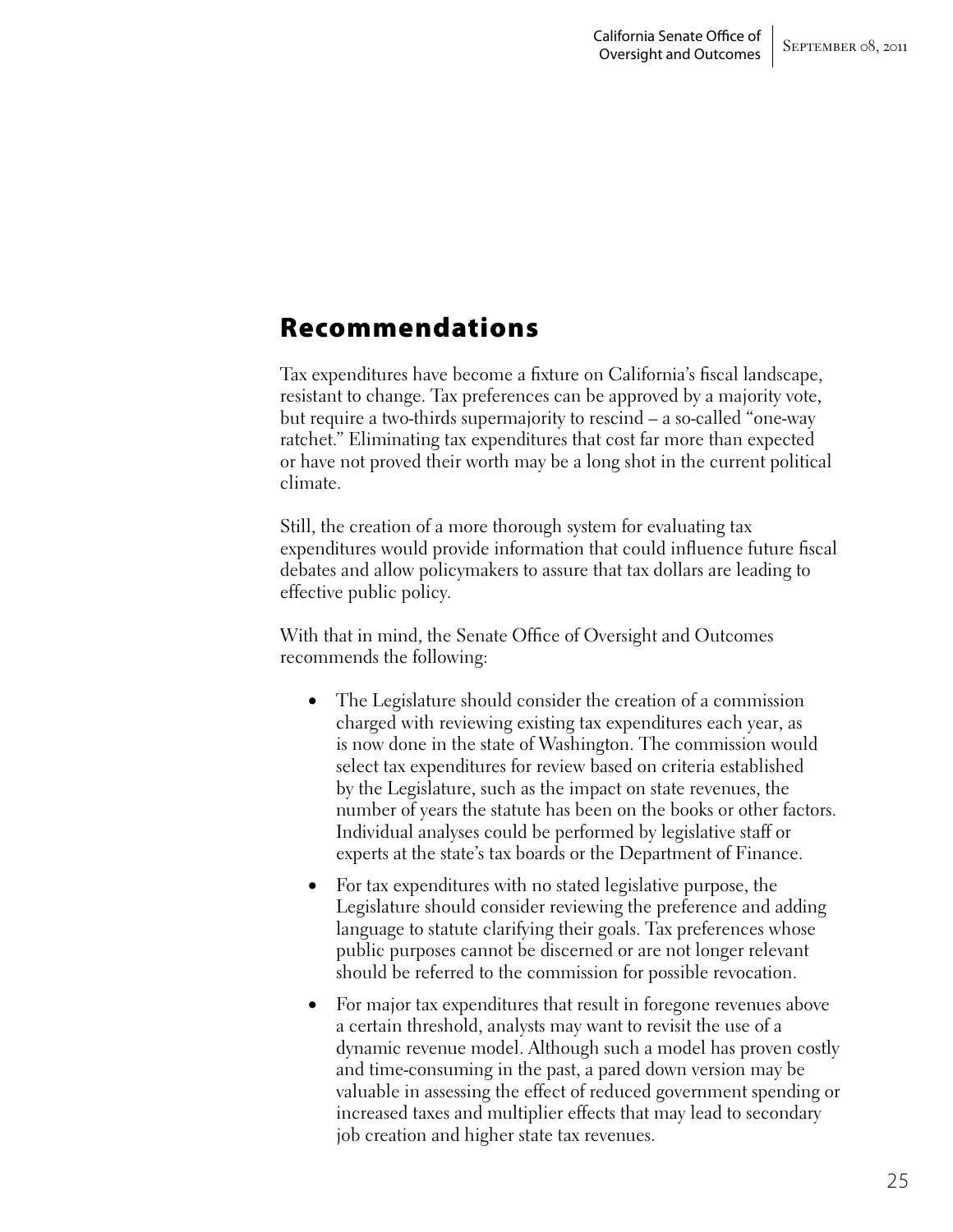• The Legislature should require the Franchise Tax Board and the Department of Finance, in their annual reports, to list estimated costs of tax expenditures upon inception alongside figures for actual foregone revenue. The side-by-side comparison will give legislators and other policymakers a quick snapshot of which tax expenditures are costing more than envisioned, which may lead to investigations of the reasons and amended statutes to control unintended uses of tax preferences.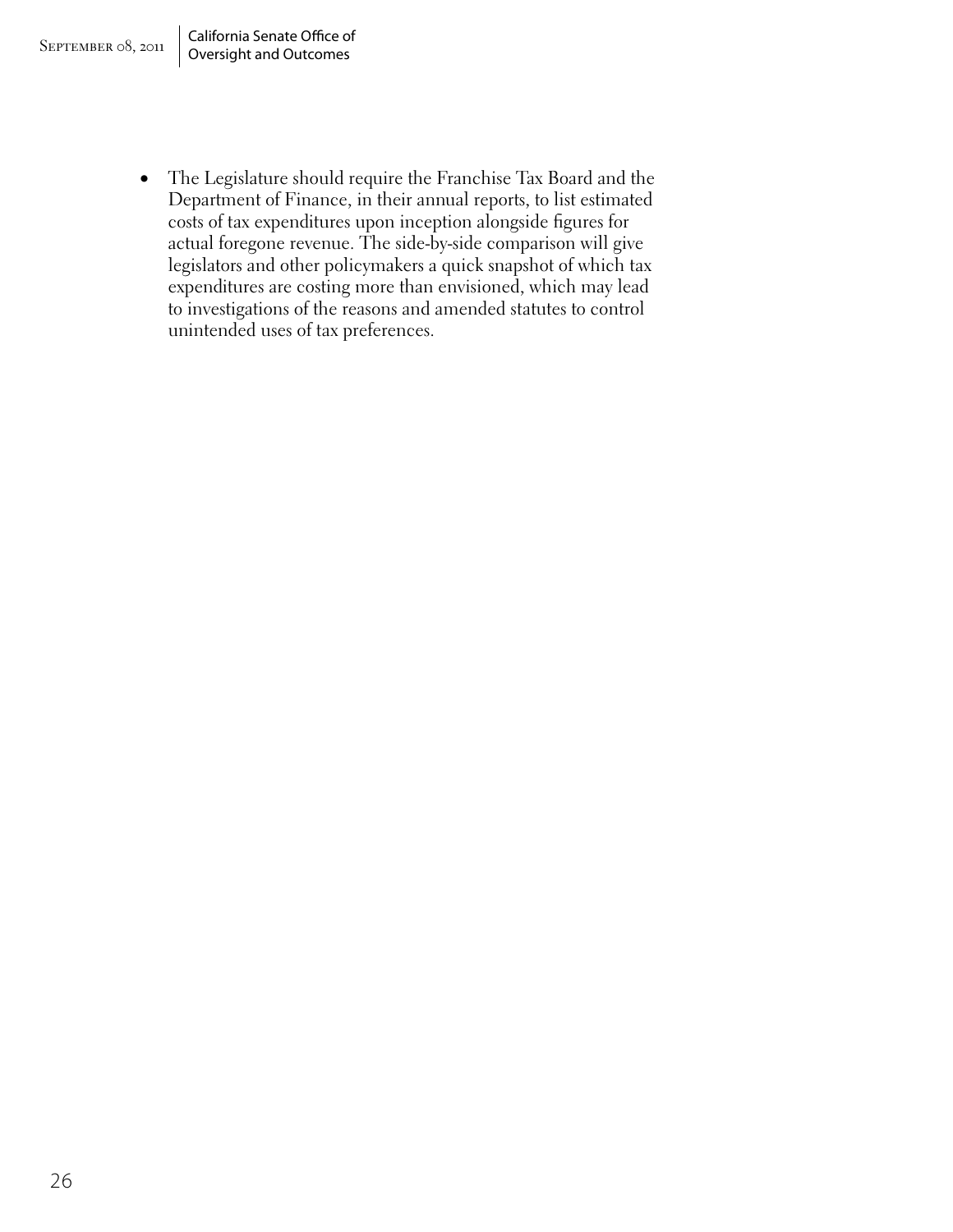### Methodology

The oversight office set out to determine whether estimates of lost revenue when tax expenditures were approved turned out to be accurate. We examined tax expenditures that became law starting in 1990 or later, listed in an annual tax expenditure report by the Department of Finance. Only those tax expenditures whose first full-year costs were greater than \$20 million were examined. The research and development credit was also analyzed, even though it was first approved three years prior to 1990, because many significant tax expenditure law changes in the past two decades have involved that credit.

For a variety of reasons, some tax expenditures were not included in the analysis. The exclusion of capital gains on sale of the primary residence was not analyzed because the costs of that tax expenditure could not be disentangled from losses that resulted from an earlier tax break that it replaced. The oversight office does not have access to data that would show how much the earlier version would have cost, and the differential between the two.

An expanded tax break involving income from individual retirement accounts was left out because the effects of the new code could not be distinguished from earlier IRA provisions. The manufacturer's investment credit was not part of the analysis because it was one of the few California tax expenditures whose continuation was tied to economic performance. It failed to meet those goals and was repealed in 2004. A tax credit for teachers was suspended two years after it became law, leaving too little data for a meaningful analysis. Some recent tax breaks were not included because the total revenue loss is capped, or they went into effect too recently for cost estimates to have been made.

For the remaining ten tax expenditures, the oversight office consulted Governor's Chaptered Bill Files in the State Archives to find estimated revenue losses and discussion of policy intent. Depending on the nature of the tax expenditure, we then applied a growth factor to estimate the expected foregone revenue beyond the years included in the bill analysis. For the research and development credit and the double-weighted sales factor, for instance, we used the growth in gross state product. For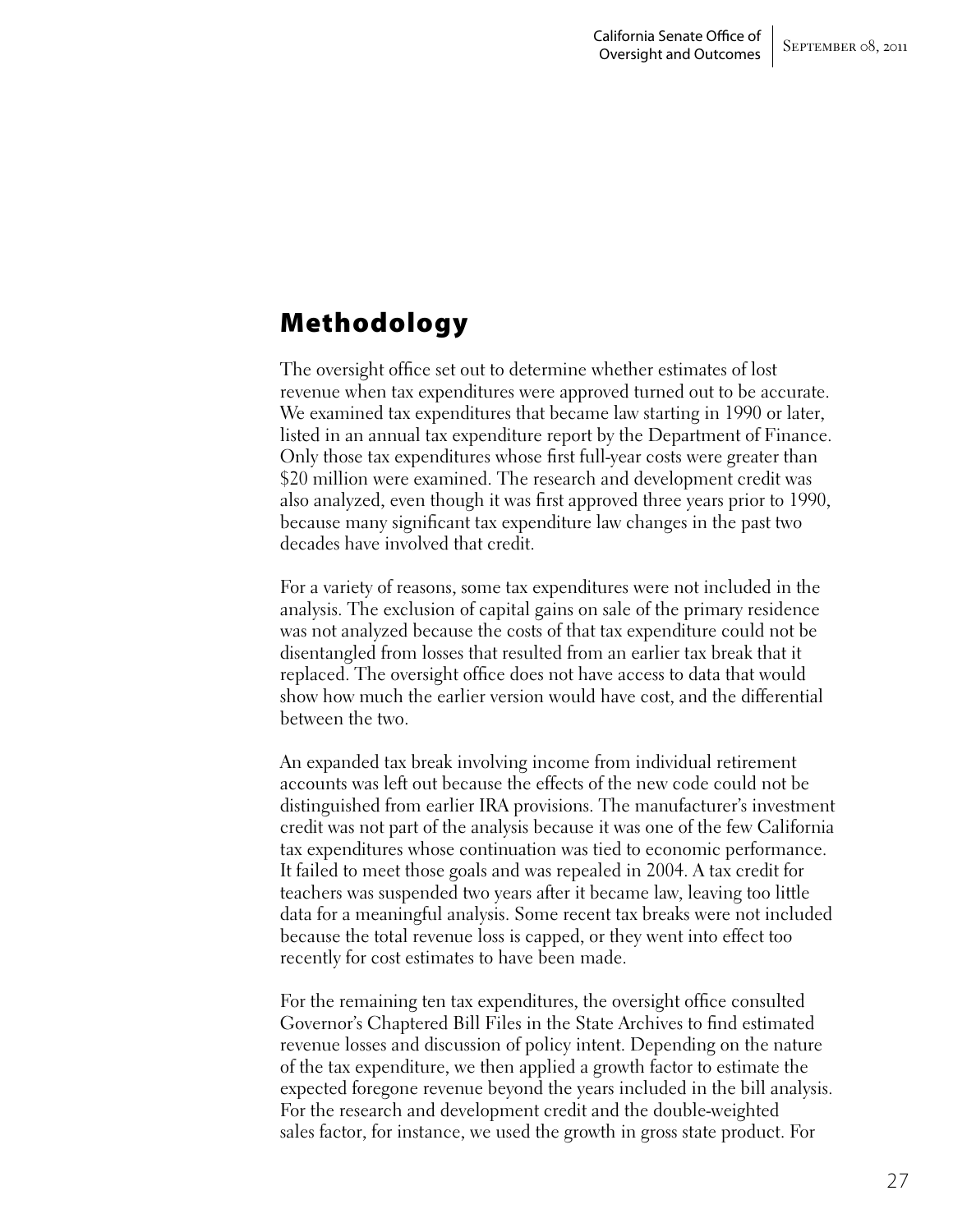the renter's credit, we used U.S. Census estimates for the number of households in California that rent. For the exemption from the minimum franchise tax for the first two years of a new business, we used fluctuations in the annual number of incorporations.

The expected revenue losses were then compared to actual foregone revenue listed in annual tax expenditure reports by the Franchise Tax Board and the Department of Finance. When there were disagreements between the two, we used the tax board's number because it is generated later in the fiscal year with more up-to-date information. The Franchise Tax Board does not estimate foregone revenue from sales tax expenditures, so in those cases, we used estimates from the Department of Finance.

For the section on tax expenditure reports, we reviewed reports from other states and interviewed officials in some states about how they compiled data and the challenges they faced. We also consulted general studies and articles about tax expenditure reports, all of which are listed in the References section that follows.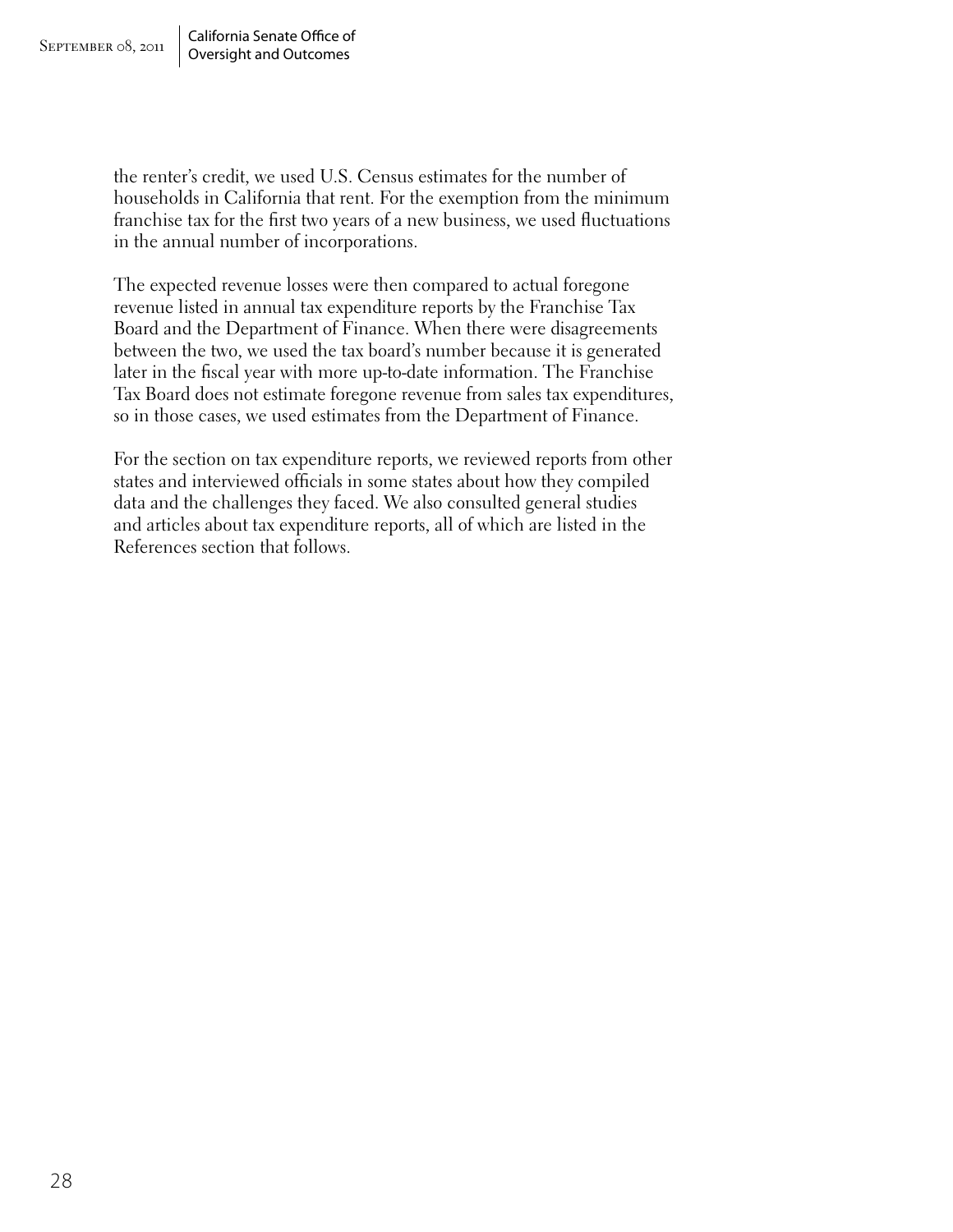### References

Blumenthal, Marsha; Kalambokidis, Laura; Kiedrowski, P. Jay; Spry, John; Temple, Judy and Wahl, Jenny. *Tax Expenditure Review Report: Bringing Tax Expenditures Into the Budget Process.* St. Paul, Minn. Minnesota Department of Revenue. February 2011.

Boucher, Karen and Ponda, Shona. "Current Corporate Income Tax Developments." *The Tax Adviser.* Vol. 42 No. 4: 240. April 2011.

Guertin, Mira. "Research and Development Credit: Federal Conformity Can Help State Keep Innovative Edge." *2010 California Business Issues.*  Sacramento, Calif.: California Chamber of Commerce: 129.

California Department of Finance. *Tax Expenditure Report.* Sacramento, Calif.: Department of Finance. 1991 to 2011.

California Legislative Analyst's Office. *Overview of Tax Expenditure Programs.* Sacramento, Calif.: LAO. 1999.

California Legislative Analyst's Office. *Sales Taxation on Bunker Fuel.*  Sacramento, Calif.: LAO. January, 25, 2001.

California Legislative Analyst's Office. *An Overview of California's Research and Development Credit.* Sacramento, Calif.: LAO. November 2003.

California Legislative Analyst's Office. *Tax Expenditure Reviews.*  Sacramento, Calif.: Prepared by the LAO for the Senate Committee on Revenue and Taxation, Assembly Committee on Revenue and Taxation and Joint Legislative Budget Committee. November 2007.

California Legislative Analyst's Office. *What Tax Expenditure Programs Could be Modified or Eliminated to Help Address the State's Fiscal Situation.* Sacramento, Calif.: LAO 2008 Budget Analysis. February 2008.

California Legislative Analyst's Office. *Informational Hearing on Tax Expenditures.* Sacramento, Calif.: Presented to Senate Revenue and Taxation Committee. Feb. 27, 2008.

California Legislative Analyst's Office. *Tax Expenditures and Revenue Options.* Sacramento, Calif.: Presented to Assembly Revenue and Taxation Committee. April 7, 2008.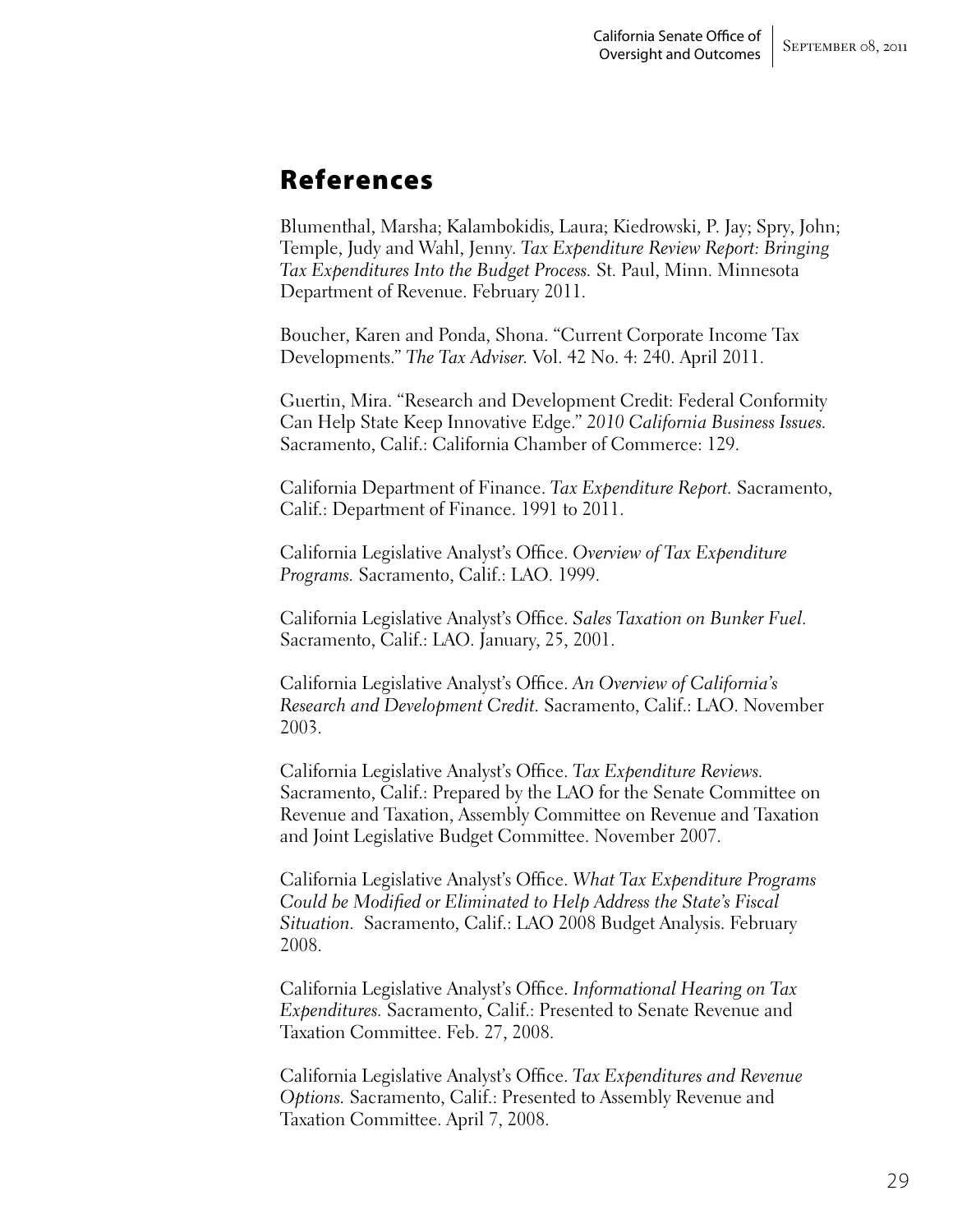California State Board of Equalization. *Sales and Use Taxes: Exemptions and Exclusions.* Sacramento, Calif.: Board of Equalization. June 2010.

Chamberlain, Jay. Personal interview. June 2011.

Connecticut Department of Economic and Community Development. *An Assessment of Connecticut's Tax Credit and Abatement Programs.*  Hartford, Conn: Connecticut DECD. December, 2010.

Economic and Statistical Research Bureau, California Franchise Tax Board. *California Income Tax Expenditures: Compendium of Individual Provisions.* Sacramento, Calif.: Franchise Tax Board. 2003-2010.

Estrada, Richard T. "A Seed Planted: Ag Tax Exemption Expected." *The Modesto Bee.* January 11, 2002: D1.

General Mills, Inc. v. Franchise Tax Board. No. CGC-05-439929. San Francisco County Superior Court. March 3, 2011.

General Mills et. al. v. Franchise Tax Board. No A120492. Court of Appeal of the State of California, First Appellate Division. April 6, 2009.

Hamilton, Billy. "Tax Expenditure Studies: Policy Tool or Hit List?" *State Tax Notes Magazine* 59 March 9, 2011: p. 897.

Hill, John. "Tax appeal unit may ignore budget fallout." *The Sacramento Bee.* May 29, 2002: A1.

Joint Committee on Taxation. *Background Information on Tax Expenditure Analysis and Historic Survey of Tax Expenditure Estimates.*  Washington, D.C.: Senate Committee on Finance. March 1, 2011.

Kristof, Kathy M. "Corporate Tax Law Upheld; California's high court affirms formulas used for out-of-state firms in challenge brought by GM and Microsoft." *Los Angeles Times.* August 18, 2006: C1.

Levitis, Jason; Johnson, Nicholas and Koulish, Jeremy. *Promoting State Budget Accountability Through Tax Expenditure Reporting.* Washington, D.C.: Center on Budget and Policy Priorities. April 2009.

Maine Working Group. *Resolves, Chapter 199, Resolve, To Increase Transparency and Accountability and Assess the Impact of Tax Expenditure Programs.* Augusta, Maine: Maine Department of Administrative and Financial Services. Nov. 2, 2010.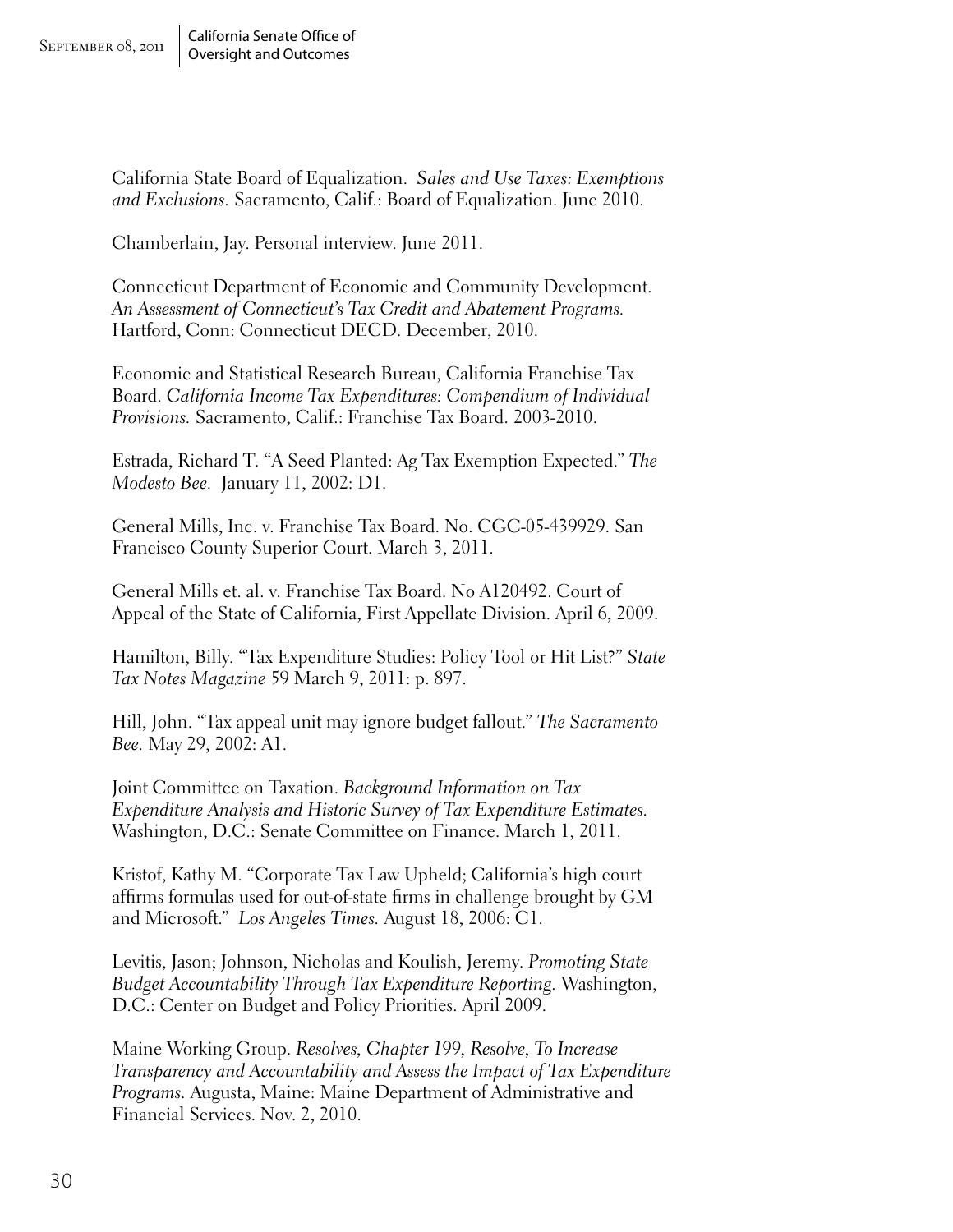Maxwell, Lesli A. "Farmers gain a bigger break on fuel taxes." *Sacramento Bee.* January 13, 2002: A3.

Maynard, Melissa. "As states slash budgets, business tax breaks survive." *Stateline.org.* Web. July 6, 2010.

McMillen, Stan. Personal interview. May 2011.

Mountain Association for Community Economic Development. *Accounting for Impact: Economic Development Spending in Kentucky.*  Berea, Kentucky: MACED. September 2005.

McCaskill, Claire. *Review of State Tax Credits Administered by the Department of Economic Development.* Jefferson City, Missouri: Office of the State Auditor, Report No. 2001-13. Feb. 23, 2001.

Mikesell, John. "A State Tax Expenditure Framework to Improve Fiscal Discipline." *State Tax Notes Magazine* 58 Oct. 13, 2010: p. 411.

Mikesell, John. Personal interview. May 2011.

Montee, Susan. *Tax Credit Cost Controls.* Jefferson City, Missouri: Missouri State Auditor, Report No. 2010-47. April 2010.

Oshlo, Richard. *State of Iowa Tax Credit Review Report.* Des Moines, Iowa: Iowa Department of Management. Jan. 8, 2010.

Pitzl, Mary Jo and Benson, Matthew. "Ex-House Leader Jeff Groscost Dies; GOP Power Broker Was Force Behind Alt-Fuels Fiasco." *The Arizona Republic.* Nov. 4, 2006: Pg. 1.

Poole, Kenneth; Erickcek, George; Iannone, Donald; McCrea, Nancy and Salem, Pofen. *Evaluating Business Incentive.* Washington, D.C.: U.S. Department of Commerce, Economic Development Administration. August 1999.

Poole, Kenneth. Personal interview. May 2011.

Prohofsky, Allen. Personal interview. June 2011.

Public Policy Research Lab. *Louisiana Business Image Survey.* Baton Rouge, Louisiana: The Committee of 100 for Economic Development in partnership with the Louisiana Governor's Office. January 24, 2005.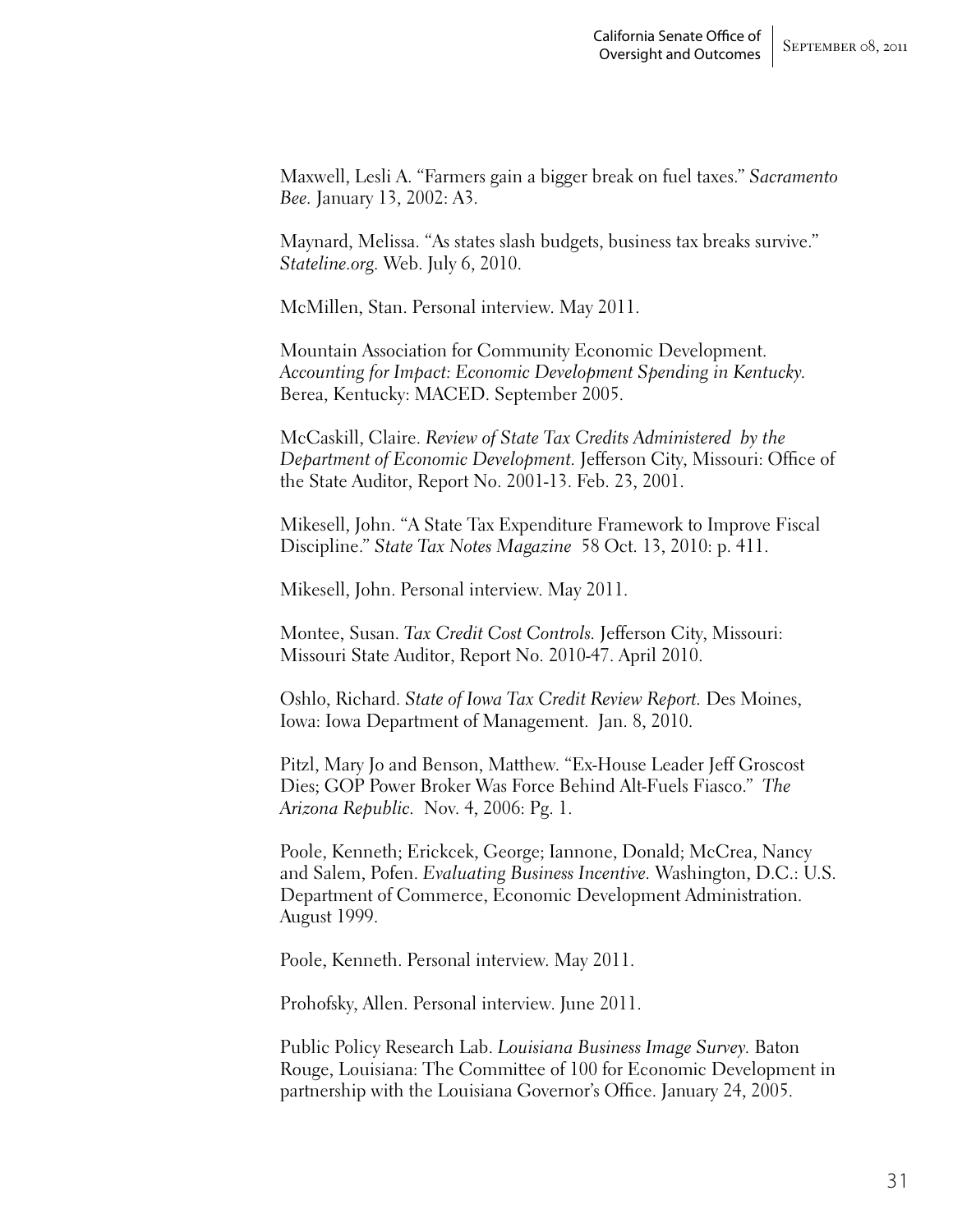Riches, Erin; McCullough, Delaine and Ross, Jean. *Maximizing Returns: A Proposal for Improving the Accountability of California's Investments in Economic Development.* Sacramento, Calif.: California Budget Project. January 2002.

Ross, Jean. Personal interview. May 2011.

Sherwood, Robbie. "Anatomy of A Debacle: Arizona's Alt-Fuels Program." *Stateline.org.* Web. Dec. 19, 2000.

Vallejo, Andrea. "California Supreme Court Denies The California Franchise Tax Board's Petition for Review in General Mills v. Franchise Tax Board." *Mondaq.* Aug. 5, 2009.

Washington Legislature Joint Legislative Audit & Review Committee. *2010 Full Tax Preference Performance Reviews.* Olympia, Wash.: JLARC. Jan. 5, 2011.

Washington Task Force on Tax Preference Reform. *Final Report to the Governor and the Legislature.* Olympia, Wash.:Task Force on Tax Preference Reform. Nov. 15, 2010.

Welsh, Mary. Personal interview. May 2011.

Zelio, Judy. *Taking the Measure of State Economic Development.* Denver: National Conference of State Legislatures. January 2009.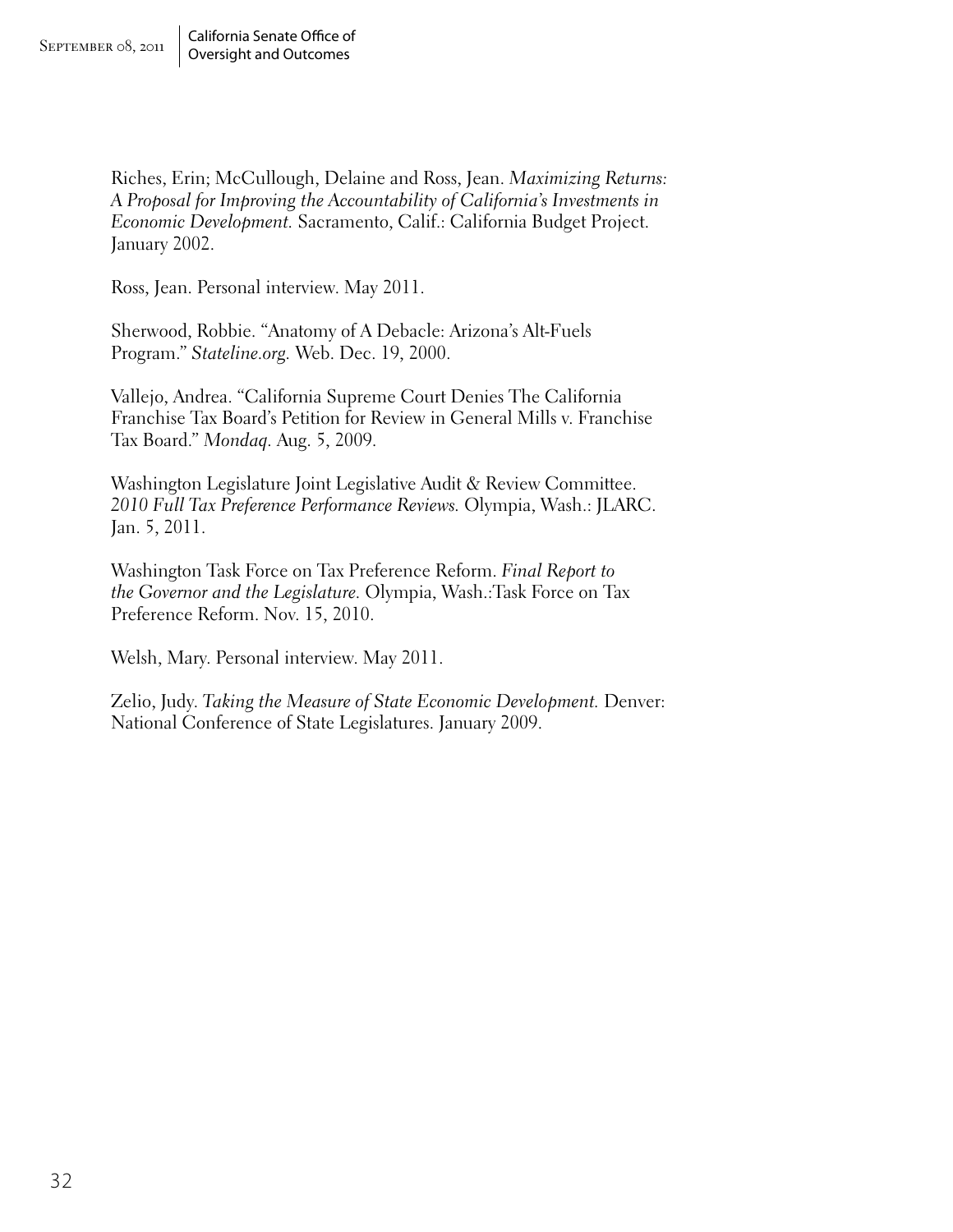#### **Senate Office of Oversight and Outcomes**

1020 N Street, Suite 560 Sacramento, CA 95814 Telephone: (916) 651-1518 Facsimile: (916) 324-5927 http://www.sen.ca.gov/oversight

Special Counsel John Adkisson • john.adkisson@sen.ca.gov Office Manager Cathy Cruz • cathy.cruz@sen.ca.gov

Principal Consultant John Hill • john.hill@sen.ca.gov Principal Consultant Dorothy Korber• dorothy.korber@sen.ca.gov Principal Consultant Nancy Vogel • nancy.vogel@sen.ca.gov